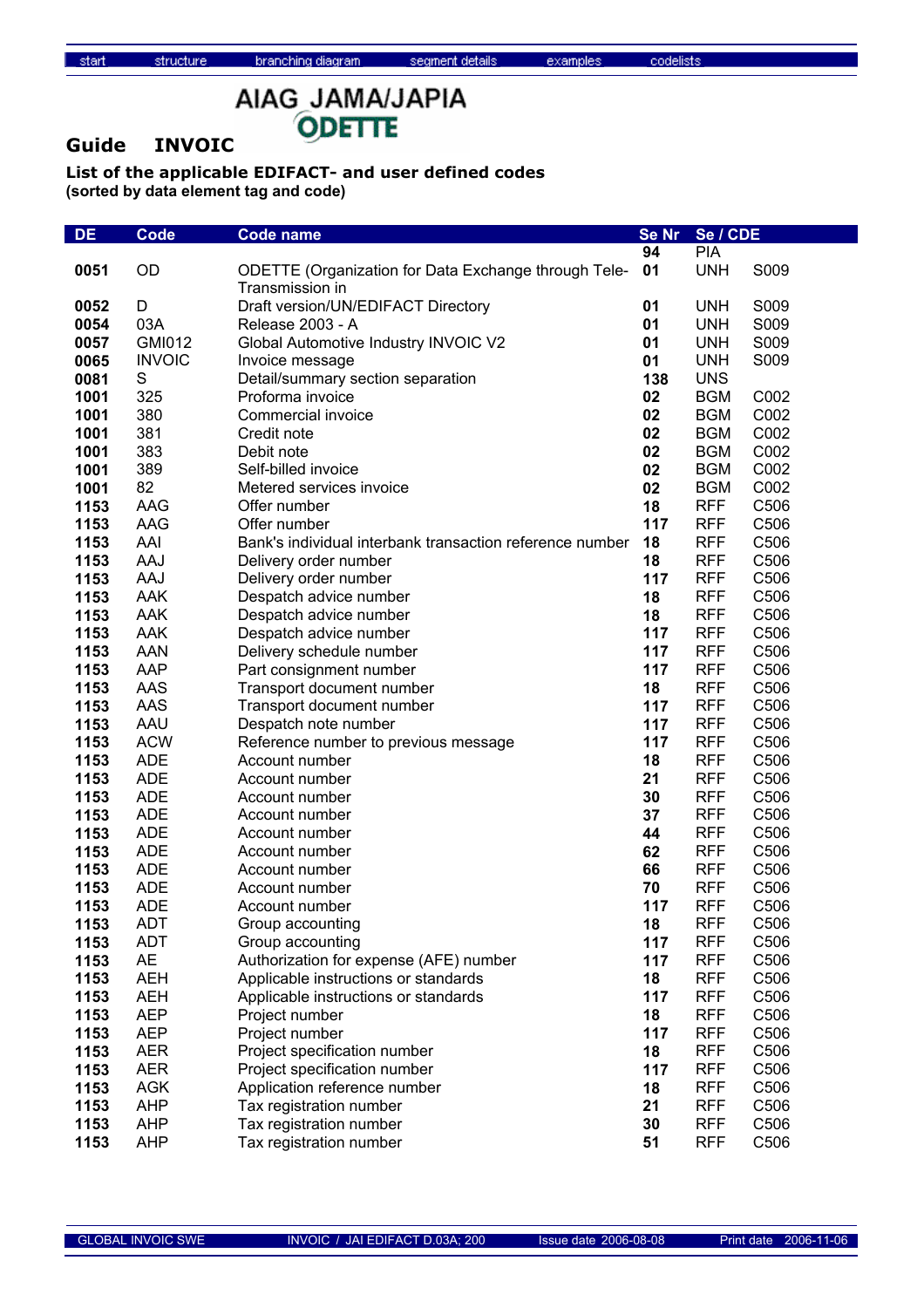# AIAG\_JAMA/JAPIA ODETTE

### **Guide INVOIC**

structure

| DE   | <b>Code</b>   | <b>Code name</b>             | Se Nr | Se / CDE   |      |
|------|---------------|------------------------------|-------|------------|------|
| 1153 | <b>AIV</b>    | Event reference number       | 117   | <b>RFF</b> | C506 |
| 1153 | AJK           | Special instructions number  | 117   | <b>RFF</b> | C506 |
| 1153 | <b>ALO</b>    | Receiving advice number      | 117   | <b>RFF</b> | C506 |
| 1153 | <b>ALQ</b>    | Returns notice number        | 117   | <b>RFF</b> | C506 |
| 1153 | <b>AMK</b>    | Replaced meter unit number   | 117   | <b>RFF</b> | C506 |
| 1153 | <b>AOU</b>    | Cost account                 | 18    | <b>RFF</b> | C506 |
| 1153 | <b>AOU</b>    | Cost account                 | 117   | <b>RFF</b> | C506 |
| 1153 | <b>AP</b>     | Accounts receivable number   | 18    | <b>RFF</b> | C506 |
| 1153 | <b>AP</b>     | Accounts receivable number   | 62    | <b>RFF</b> | C506 |
| 1153 | <b>BO</b>     | Blanket order number         | 117   | <b>RFF</b> | C506 |
| 1153 | CD            | Credit note number           | 18    | <b>RFF</b> | C506 |
| 1153 | CD            | Credit note number           | 117   | <b>RFF</b> | C506 |
| 1153 | <b>CKN</b>    | Checking number              | 117   | <b>RFF</b> | C506 |
| 1153 | <b>CN</b>     | Carrier's reference number   | 117   | <b>RFF</b> | C506 |
| 1153 | <b>COF</b>    | Call off order number        | 18    | <b>RFF</b> | C506 |
| 1153 | <b>COF</b>    | Call off order number        | 117   | <b>RFF</b> | C506 |
| 1153 | <b>CR</b>     | Customer reference number    | 18    | <b>RFF</b> | C506 |
| 1153 | <b>CR</b>     | Customer reference number    | 18    | <b>RFF</b> | C506 |
| 1153 | <b>CR</b>     | Customer reference number    | 117   | <b>RFF</b> | C506 |
| 1153 | <b>CT</b>     | Contract number              | 18    | <b>RFF</b> | C506 |
| 1153 | <b>CT</b>     | Contract number              | 18    | <b>RFF</b> | C506 |
| 1153 | <b>CT</b>     | Contract number              | 117   | <b>RFF</b> | C506 |
| 1153 | CU            | Consignor's reference number | 18    | <b>RFF</b> | C506 |
| 1153 | CU            | Consignor's reference number | 117   | <b>RFF</b> | C506 |
| 1153 | DQ            | Delivery note number         | 18    | <b>RFF</b> | C506 |
| 1153 | DQ            | Delivery note number         | 18    | <b>RFF</b> | C506 |
| 1153 | DQ            | Delivery note number         | 117   | <b>RFF</b> | C506 |
| 1153 | EX            | Export licence number        | 117   | <b>RFF</b> | C506 |
| 1153 | <b>FC</b>     | Fiscal number                | 21    | <b>RFF</b> | C506 |
| 1153 | <b>FC</b>     | Fiscal number                | 30    | <b>RFF</b> | C506 |
| 1153 | <b>FC</b>     | Fiscal number                | 37    | <b>RFF</b> | C506 |
| 1153 | <b>FC</b>     | Fiscal number                | 44    | <b>RFF</b> | C506 |
| 1153 | <b>FC</b>     | Fiscal number                | 51    | <b>RFF</b> | C506 |
| 1153 | <b>FC</b>     | Fiscal number                | 62    | <b>RFF</b> | C506 |
| 1153 | FC            | Fiscal number                | 70    | <b>RFF</b> | C506 |
| 1153 | <b>GN</b>     | Government reference number  | 21    | <b>RFF</b> | C506 |
| 1153 | <b>GN</b>     | Government reference number  | 51    | <b>RFF</b> | C506 |
| 1153 | <b>GN</b>     | Government reference number  | 62    | <b>RFF</b> | C506 |
| 1153 | IP            | Import licence number        | 117   | <b>RFF</b> | C506 |
| 1153 | $\mathsf{IV}$ | Invoice number               | 18    | <b>RFF</b> | C506 |
| 1153 | IV            | Invoice number               | 18    | <b>RFF</b> | C506 |
| 1153 | IV            | Invoice number               | 117   | <b>RFF</b> | C506 |
| 1153 | LI            | Line item reference number   | 117   | <b>RFF</b> | C506 |
| 1153 | <b>MG</b>     | Meter unit number            | 117   | <b>RFF</b> | C506 |
| 1153 | ON            | Buyers order number          | 18    | <b>RFF</b> | C506 |
| 1153 | ON            | Buyers order number          | 18    | <b>RFF</b> | C506 |
| 1153 | ON            | Buyers order number          | 117   | <b>RFF</b> | C506 |
| 1153 | <b>PD</b>     | Promotion deal number        | 18    | <b>RFF</b> | C506 |
| 1153 | PD            | Promotion deal number        | 117   | <b>RFF</b> | C506 |
| 1153 | PL            | Price list number            | 18    | <b>RFF</b> | C506 |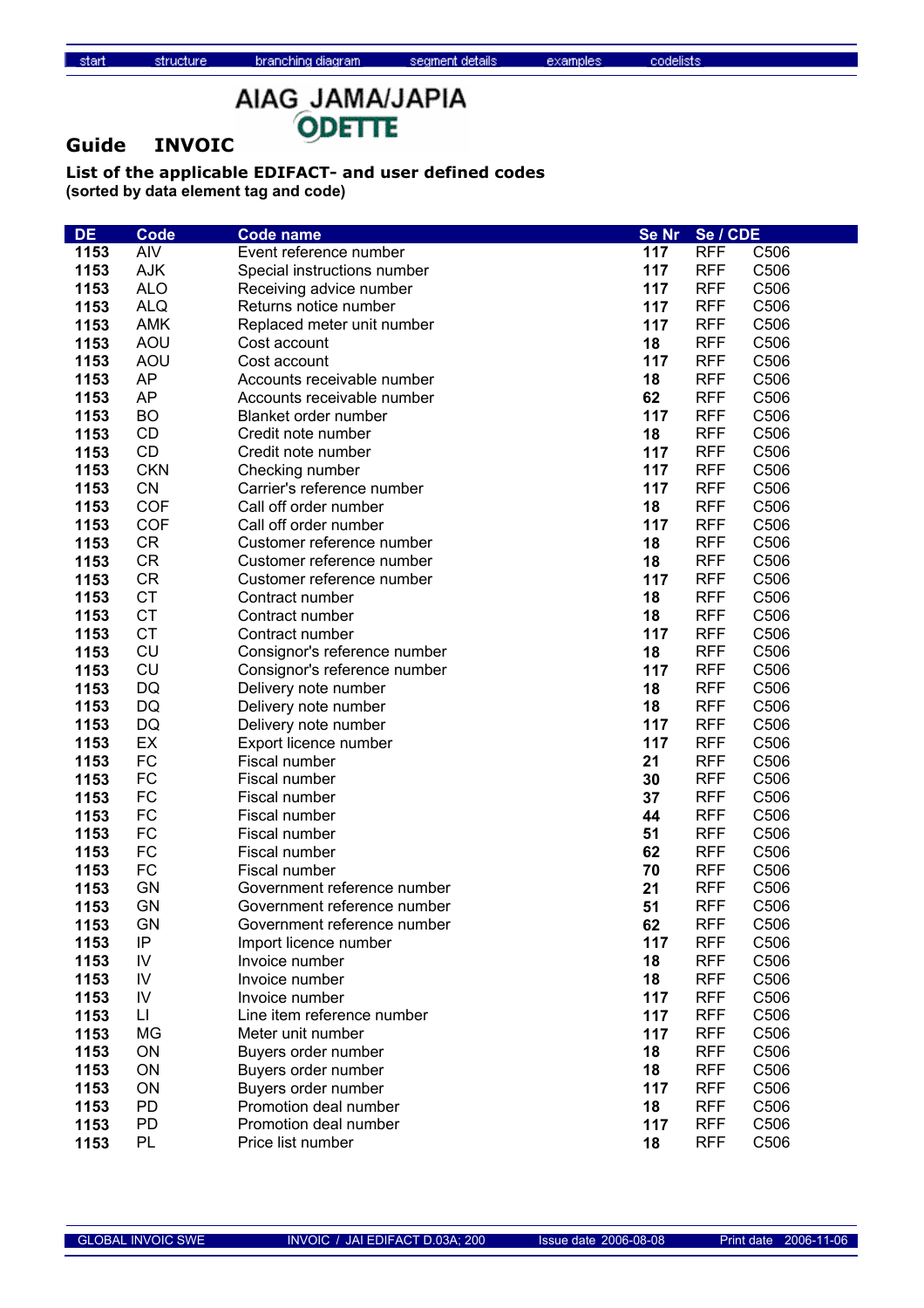# AIAG\_JAMA/JAPIA ODETTE

### **Guide INVOIC**

structure

| <b>DE</b> | Code                    | <b>Code name</b>                  | <b>Se Nr</b> | Se / CDE   |                   |
|-----------|-------------------------|-----------------------------------|--------------|------------|-------------------|
| 1153      | PL                      | Price list number                 | 18           | <b>RFF</b> | C506              |
| 1153      | PL                      | Price list number                 | 117          | <b>RFF</b> | C <sub>506</sub>  |
| 1153      | <b>POR</b>              | Purchase order response number    | 18           | <b>RFF</b> | C <sub>506</sub>  |
| 1153      | <b>POR</b>              | Purchase order response number    | 117          | <b>RFF</b> | C <sub>506</sub>  |
| 1153      | PQ                      | Payment reference                 | 18           | <b>RFF</b> | C506              |
| 1153      | PQ                      | Payment reference                 | 59           | <b>RFF</b> | C506              |
| 1153      | PS                      | Purchase order number suffix      | 117          | <b>RFF</b> | C506              |
| 1153      | <b>SE</b>               | Serial number                     | 117          | <b>RFF</b> | C506              |
| 1153      | VA                      | VAT registration number           | 21           | <b>RFF</b> | C506              |
| 1153      | VA                      | VAT registration number           | 30           | <b>RFF</b> | C506              |
| 1153      | VA                      | VAT registration number           | 37           | <b>RFF</b> | C506              |
| 1153      | VA                      |                                   | 44           | <b>RFF</b> | C506              |
| 1153      | VA                      | VAT registration number           | 51           | <b>RFF</b> | C506              |
|           | VA                      | VAT registration number           |              | <b>RFF</b> | C506              |
| 1153      |                         | VAT registration number           | 59           |            |                   |
| 1153      | VA                      | VAT registration number           | 62           | <b>RFF</b> | C506              |
| 1153      | VA                      | VAT registration number           | 66           | <b>RFF</b> | C506              |
| 1153      | VA                      | VAT registration number           | 70           | <b>RFF</b> | C506              |
| 1153      | VA                      | VAT registration number           | 74           | <b>RFF</b> | C506              |
| 1153      | <b>VN</b>               | Order number (vendor)             | 18           | <b>RFF</b> | C506              |
| 1153      | <b>VN</b>               | Order number (vendor)             | 117          | <b>RFF</b> | C506              |
| 1153      | XA                      | Company/place registration number | 21           | <b>RFF</b> | C506              |
| 1153      | XA                      | Company/place registration number | 30           | <b>RFF</b> | C506              |
| 1153      | XA                      | Company/place registration number | 51           | <b>RFF</b> | C506              |
| 1153      | XA                      | Company/place registration number | 62           | <b>RFF</b> | C506              |
| 1225      | 9                       | Original                          | 02           | <b>BGM</b> |                   |
| 1227      | 1                       | First step of calculation         | 129          | <b>ALC</b> |                   |
| 1227      | $\mathbf 2$             | Second step of calculation        | 129          | <b>ALC</b> |                   |
| 1227      | 3                       | Third step of calculation         | 129          | <b>ALC</b> |                   |
| 1227      | $\overline{\mathbf{4}}$ | Fourth step of calculation        | 129          | <b>ALC</b> |                   |
| 2005      | 11                      | Despatch date and or time         | 06           | <b>DTM</b> | C <sub>50</sub> 7 |
| 2005      | 117                     | Delivery date/time, first         | 103          | <b>DTM</b> | C507              |
| 2005      | 12                      | Terms discount due date/time      | 81           | <b>DTM</b> | C507              |
| 2005      | 128                     | Delivery date/time, last          | 104          | <b>DTM</b> | C507              |
| 2005      | 13                      | Terms net due date                | 81           | <b>DTM</b> | C <sub>507</sub>  |
| 2005      | 131                     | Tax point date                    | 04           | <b>DTM</b> | C <sub>507</sub>  |
| 2005      | 134                     | Rate of exchange date/time        | 77           | <b>DTM</b> | C <sub>507</sub>  |
| 2005      | 134                     | Rate of exchange date/time        | 79           | <b>DTM</b> | C507              |
| 2005      | 137                     | Document/message date/time        | 03           | <b>DTM</b> | C507              |
| 2005      | 140                     | Payment due date                  | 81           | <b>DTM</b> | C507              |
| 2005      | 157                     | Validity start date               | 09           | <b>DTM</b> | C507              |
| 2005      | 158                     | Horizon start date                | 07           | <b>DTM</b> | C507              |
| 2005      | 159                     | Horizon end date                  | 08           | <b>DTM</b> | C507              |
| 2005      | 167                     | Charge period start date          | 07           | <b>DTM</b> | C507              |
| 2005      | 168                     | Charge period end date            | 08           | <b>DTM</b> | C507              |
| 2005      | 17                      | Delivery date/time, estimated     | 05           | <b>DTM</b> | C507              |
| 2005      | 171                     | Reference date/time               | 19           | <b>DTM</b> | C507              |
| 2005      | 171                     | Reference date/time               | 82           | <b>DTM</b> | C507              |
| 2005      | 171                     | Reference date/time               | 118          | <b>DTM</b> | C507              |
| 2005      | 191                     | Delivery date/time, expected      | 101          | <b>DTM</b> | C507              |
| 2005      | 194                     | Start date/time                   | 103          | <b>DTM</b> | C507              |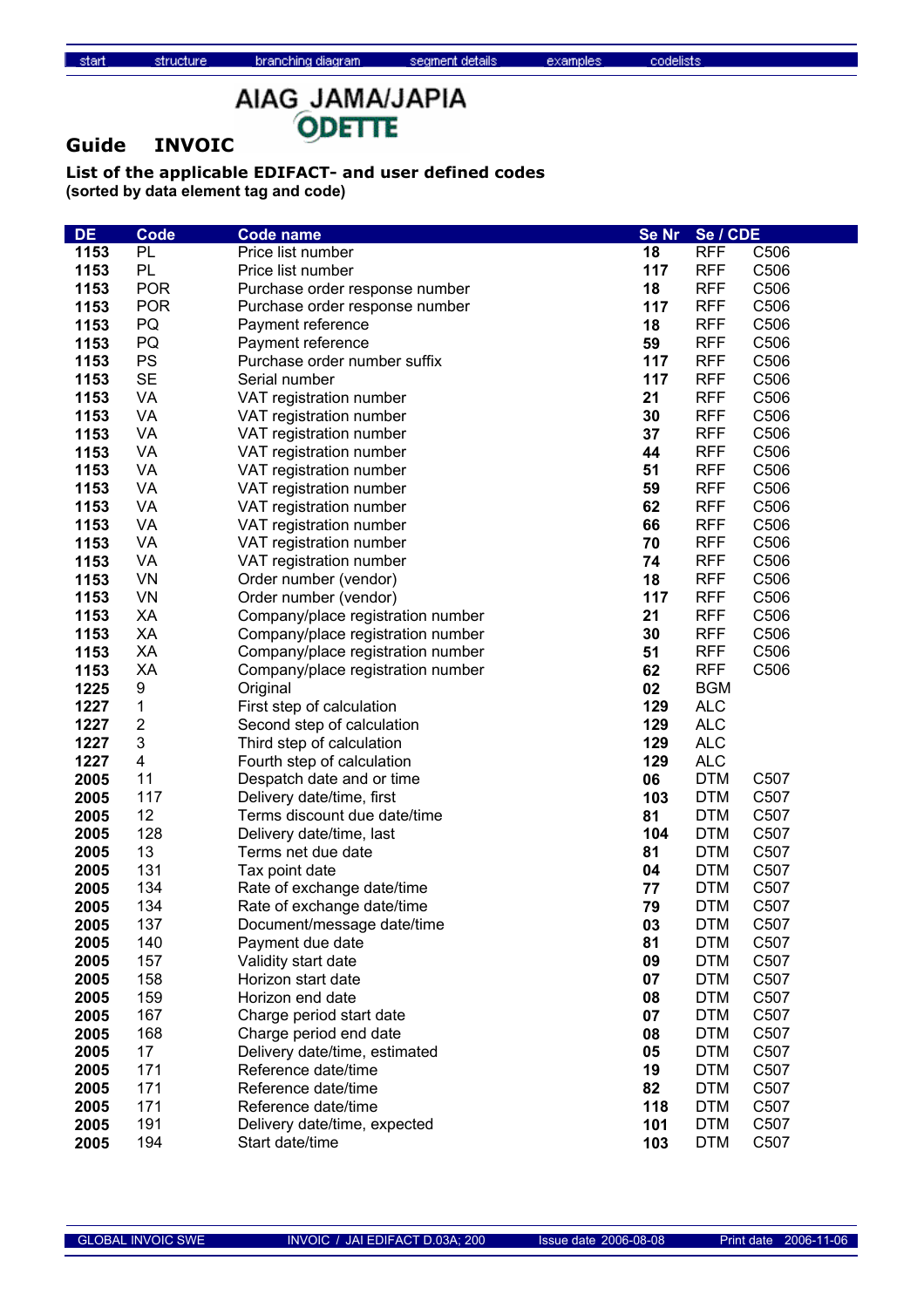# AIAG\_JAMA/JAPIA ODETTE

### **Guide INVOIC**

structure

| <b>DE</b>    | <b>Code</b>               | <b>Code name</b>                                   | Se Nr    | Se / CDE                 |                   |
|--------------|---------------------------|----------------------------------------------------|----------|--------------------------|-------------------|
| 2005         | $\overline{2}$            | Delivery date/time, requested                      | 101      | <b>DTM</b>               | C507              |
| 2005         | 206                       | End date/time                                      | 104      | <b>DTM</b>               | C507              |
| 2005         | 35                        | Delivery date/time, actual                         | 05       | <b>DTM</b>               | C507              |
| 2005         | 35                        | Delivery date/time, actual                         | 101      | <b>DTM</b>               | C507              |
| 2005         | 50                        | Goods receipt date/time                            | 102      | <b>DTM</b>               | C507              |
| 2005         | 97                        | <b>Transaction creation date</b>                   | 102      | <b>DTM</b>               | C507              |
| 2009         | $\mathbf 1$               | Reference date                                     | 80       | <b>PYT</b>               |                   |
| 2009         | 12                        | End of half year containing the reference date     | 80       | <b>PYT</b>               |                   |
| 2009         | 2                         | Before reference                                   | 80       | <b>PYT</b>               |                   |
| 2009         | $\ensuremath{\mathsf{3}}$ | After reference                                    | 80       | <b>PYT</b>               |                   |
| 2009         | 4                         | End of 10-day period containing the reference date | 80       | <b>PYT</b>               |                   |
| 2009         | 5                         | End of 2-week period containing the reference date | 80       | <b>PYT</b>               |                   |
| 2009         | $\,6$                     | End of month containing the reference date         | 80       | <b>PYT</b>               |                   |
| 2009         | $\bf 8$                   | End of quarter containing the reference date       | 80       | <b>PYT</b>               |                   |
| 2009         | $\boldsymbol{9}$          | End of year containing the reference date          | 80       | <b>PYT</b>               |                   |
| 2151         | 3M                        | Quarter                                            | 80       | <b>PYT</b>               |                   |
| 2151         | 6M                        | Half-year                                          | 80       | <b>PYT</b>               |                   |
| 2151         | D                         | Day                                                | 80       | <b>PYT</b>               |                   |
| 2151         | M                         | Month                                              | 80       | <b>PYT</b>               |                   |
| 2151         | P                         | Four month period                                  | 80       | <b>PYT</b>               |                   |
| 2151         | W                         | Week                                               | 80       | <b>PYT</b>               |                   |
| 2151         | <b>WD</b>                 | Workday                                            | 80       | <b>PYT</b>               |                   |
| 2151         | Y                         |                                                    | 80       | <b>PYT</b>               |                   |
| 2379         | 102                       | Year<br><b>CCYYMMDD</b>                            | 03       | <b>DTM</b>               | C507              |
|              | 102                       | <b>CCYYMMDD</b>                                    |          | <b>DTM</b>               |                   |
| 2379<br>2379 | 102                       |                                                    | 04<br>05 |                          | C507              |
|              |                           | <b>CCYYMMDD</b>                                    |          | <b>DTM</b><br><b>DTM</b> | C507              |
| 2379         | 102<br>102                | <b>CCYYMMDD</b>                                    | 06       | <b>DTM</b>               | C507              |
| 2379         | 102                       | <b>CCYYMMDD</b><br><b>CCYYMMDD</b>                 | 07<br>08 | <b>DTM</b>               | C507<br>C507      |
| 2379         | 102                       | <b>CCYYMMDD</b>                                    | 19       | <b>DTM</b>               | C507              |
| 2379<br>2379 | 102                       | <b>CCYYMMDD</b>                                    | 77       | <b>DTM</b>               | C507              |
| 2379         | 102                       | <b>CCYYMMDD</b>                                    | 79       | <b>DTM</b>               | C507              |
| 2379         | 102                       | <b>CCYYMMDD</b>                                    | 81       | <b>DTM</b>               | C507              |
| 2379         | 102                       | <b>CCYYMMDD</b>                                    | 82       | <b>DTM</b>               | C507              |
| 2379         | 102                       | <b>CCYYMMDD</b>                                    | 101      | <b>DTM</b>               | C <sub>50</sub> 7 |
| 2379         | 102                       | <b>CCYYMMDD</b>                                    | 102      | <b>DTM</b>               | C507              |
| 2379         | 102                       | <b>CCYYMMDD</b>                                    | 103      | <b>DTM</b>               | C507              |
| 2379         | 102                       | <b>CCYYMMDD</b>                                    | 104      | <b>DTM</b>               | C507              |
| 2379         | 102                       | <b>CCYYMMDD</b>                                    | 118      | <b>DTM</b>               | C507              |
| 2379         | 203                       | <b>CCYYMMDDHHMM</b>                                | 07       | <b>DTM</b>               | C507              |
| 2379         | 203                       | <b>CCYYMMDDHHMM</b>                                | 08       | <b>DTM</b>               | C507              |
| 2379         | 203                       | <b>CCYYMMDDHHMM</b>                                | 19       | <b>DTM</b>               | C507              |
| 2379         | 203                       | <b>CCYYMMDDHHMM</b>                                | 77       | <b>DTM</b>               | C507              |
| 2379         | 203                       | <b>CCYYMMDDHHMM</b>                                | 79       | <b>DTM</b>               | C507              |
| 2379         | 203                       | <b>CCYYMMDDHHMM</b>                                | 81       | <b>DTM</b>               | C507              |
| 2379         | 203                       | <b>CCYYMMDDHHMM</b>                                | 82       | <b>DTM</b>               | C507              |
| 2379         | 203                       | <b>CCYYMMDDHHMM</b>                                | 101      | <b>DTM</b>               | C507              |
| 2379         | 203                       | <b>CCYYMMDDHHMM</b>                                | 102      | <b>DTM</b>               | C507              |
| 2379         | 203                       | <b>CCYYMMDDHHMM</b>                                | 103      | <b>DTM</b>               | C507              |
| 2379         | 203                       | <b>CCYYMMDDHHMM</b>                                | 104      |                          | C507              |
|              |                           |                                                    |          | <b>DTM</b>               |                   |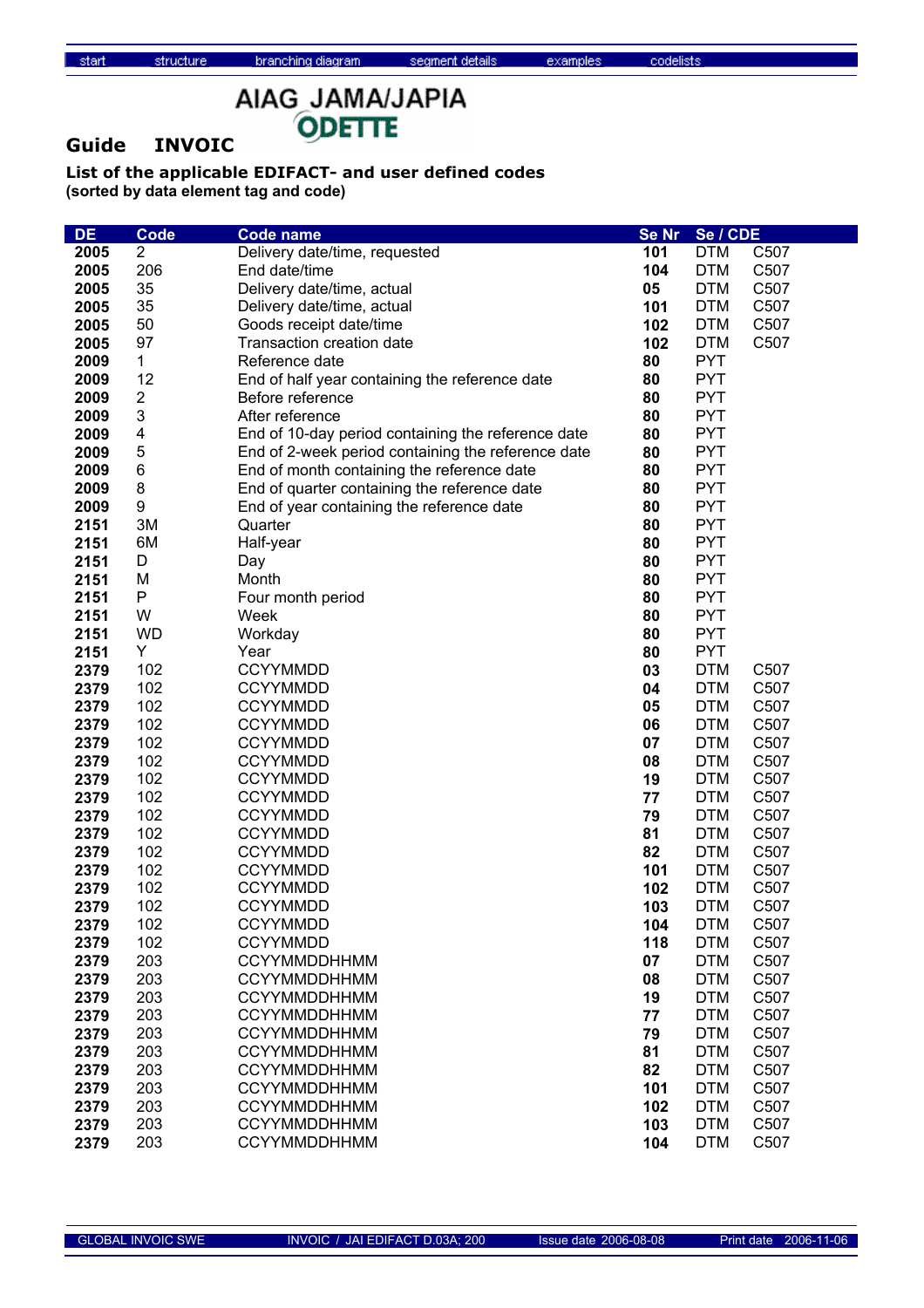# AIAG\_JAMA/JAPIA ODETTE

### **Guide INVOIC**

structure

| <b>DE</b> | <b>Code</b> | <b>Code name</b>                          | <b>Se Nr</b> | Se / CDE   |      |
|-----------|-------------|-------------------------------------------|--------------|------------|------|
| 2379      | 203         | CCYYMMDDHHMM                              | 118          | <b>DTM</b> | C507 |
| 2379      | 204         | <b>CCYYMMDDHHMMSS</b>                     | 77           | <b>DTM</b> | C507 |
| 2379      | 204         | <b>CCYYMMDDHHMMSS</b>                     | 79           | <b>DTM</b> | C507 |
| 2379      | 204         | <b>CCYYMMDDHHMMSS</b>                     | 81           | <b>DTM</b> | C507 |
| 2379      | 204         | <b>CCYYMMDDHHMMSS</b>                     | 82           | <b>DTM</b> | C507 |
| 2379      | 204         | <b>CCYYMMDDHHMMSS</b>                     | 101          | <b>DTM</b> | C507 |
| 2379      | 204         | <b>CCYYMMDDHHMMSS</b>                     | 102          | <b>DTM</b> | C507 |
| 2379      | 204         | <b>CCYYMMDDHHMMSS</b>                     | 103          | <b>DTM</b> | C507 |
| 2379      | 204         | <b>CCYYMMDDHHMMSS</b>                     | 104          | <b>DTM</b> | C507 |
| 2379      | 204         | <b>CCYYMMDDHHMMSS</b>                     | 118          | <b>DTM</b> | C507 |
| 2379      | 6           | <b>CCYYMMB</b>                            | 09           | <b>DTM</b> | C507 |
| 2379      | 609         | <b>YYMM</b>                               | 09           | <b>DTM</b> | C507 |
| 2379      | 610         | <b>CCYYMM</b>                             | 09           | <b>DTM</b> | C507 |
|           | 610         | <b>CCYYMM</b>                             | 118          | <b>DTM</b> | C507 |
| 2379      | 718         | CCYYMMDD-CCYYMMDD                         |              | <b>DTM</b> | C507 |
| 2379      |             |                                           | 19           |            | C507 |
| 2379      | 718         | CCYYMMDD-CCYYMMDD                         | 81           | <b>DTM</b> |      |
| 2379      | 8           | <b>CCYYMMDDS</b>                          | 101          | <b>DTM</b> | C507 |
| 2379      | 9           | <b>CCYYMMDDPP</b>                         | 101          | <b>DTM</b> | C507 |
| 2475      | 5           | Date of invoice                           | 80           | <b>PYT</b> |      |
| 2475      | 6           | Date of credit note                       | 80           | <b>PYT</b> |      |
| 2475      | 66          | Specified date                            | 80           | <b>PYT</b> |      |
| 3035      | <b>BF</b>   | Beneficiary's bank                        | 61           | FII        |      |
| 3035      | BY          | <b>Buyer</b>                              | 20           | <b>NAD</b> |      |
| 3035      | <b>DP</b>   | Delivery party                            | 42           | <b>NAD</b> |      |
| 3035      | FG          | Buyer as officially registered            | 28           | <b>NAD</b> |      |
| 3035      | FH          | Seller as officially registered           | 58           | <b>NAD</b> |      |
| 3035      | Ш.          | Issuer of invoice                         | 69           | <b>NAD</b> |      |
| 3035      | ${\sf IV}$  | Invoicee                                  | 29           | <b>NAD</b> |      |
| 3035      | LC          | Party declaring the Value Added Tax (VAT) | 73           | <b>NAD</b> |      |
| 3035      | PE          | Payee                                     | 60           | <b>NAD</b> |      |
| 3035      | <b>RB</b>   | Receiving financial institution           | 61           | FII        |      |
| 3035      | <b>RH</b>   | Seller's financial institution            | 50           | FII        |      |
| 3035      | <b>SE</b>   | Seller                                    | 49           | <b>NAD</b> |      |
| 3035      | <b>SF</b>   | Ship from                                 | 65           | <b>NAD</b> |      |
| 3035      | <b>SF</b>   | Ship from                                 | 127          | <b>NAD</b> |      |
| 3035      | <b>ST</b>   | Ship to                                   | 36           | <b>NAD</b> |      |
| 3035      | <b>ST</b>   | Ship to                                   | 121          | <b>NAD</b> |      |
| 3035      | SU          | Supplier                                  | 49           | <b>NAD</b> |      |
| 3055      | 10          | <b>ODETTE</b>                             | 02           | <b>BGM</b> | C002 |
| 3055      | 10          | <b>ODETTE</b>                             | 10           | PAI        | C534 |
| 3055      | 10          | <b>ODETTE</b>                             | 17           | <b>GEI</b> | C012 |
| 3055      | 10          | <b>ODETTE</b>                             | 20           | <b>NAD</b> | C082 |
| 3055      | 10          | <b>ODETTE</b>                             | 29           | <b>NAD</b> | C082 |
| 3055      | 10          | <b>ODETTE</b>                             | 35           | <b>NAD</b> | C082 |
| 3055      | 10          | <b>ODETTE</b>                             | 36           | <b>NAD</b> | C082 |
| 3055      | 10          | <b>ODETTE</b>                             | 42           | <b>NAD</b> | C082 |
| 3055      | 10          | <b>ODETTE</b>                             | 49           | <b>NAD</b> | C082 |
| 3055      | 10          | <b>ODETTE</b>                             | 60           | <b>NAD</b> | C082 |
| 3055      | 10          | <b>ODETTE</b>                             | 65           | <b>NAD</b> | C082 |
| 3055      | 10          | <b>ODETTE</b>                             | 69           | <b>NAD</b> | C082 |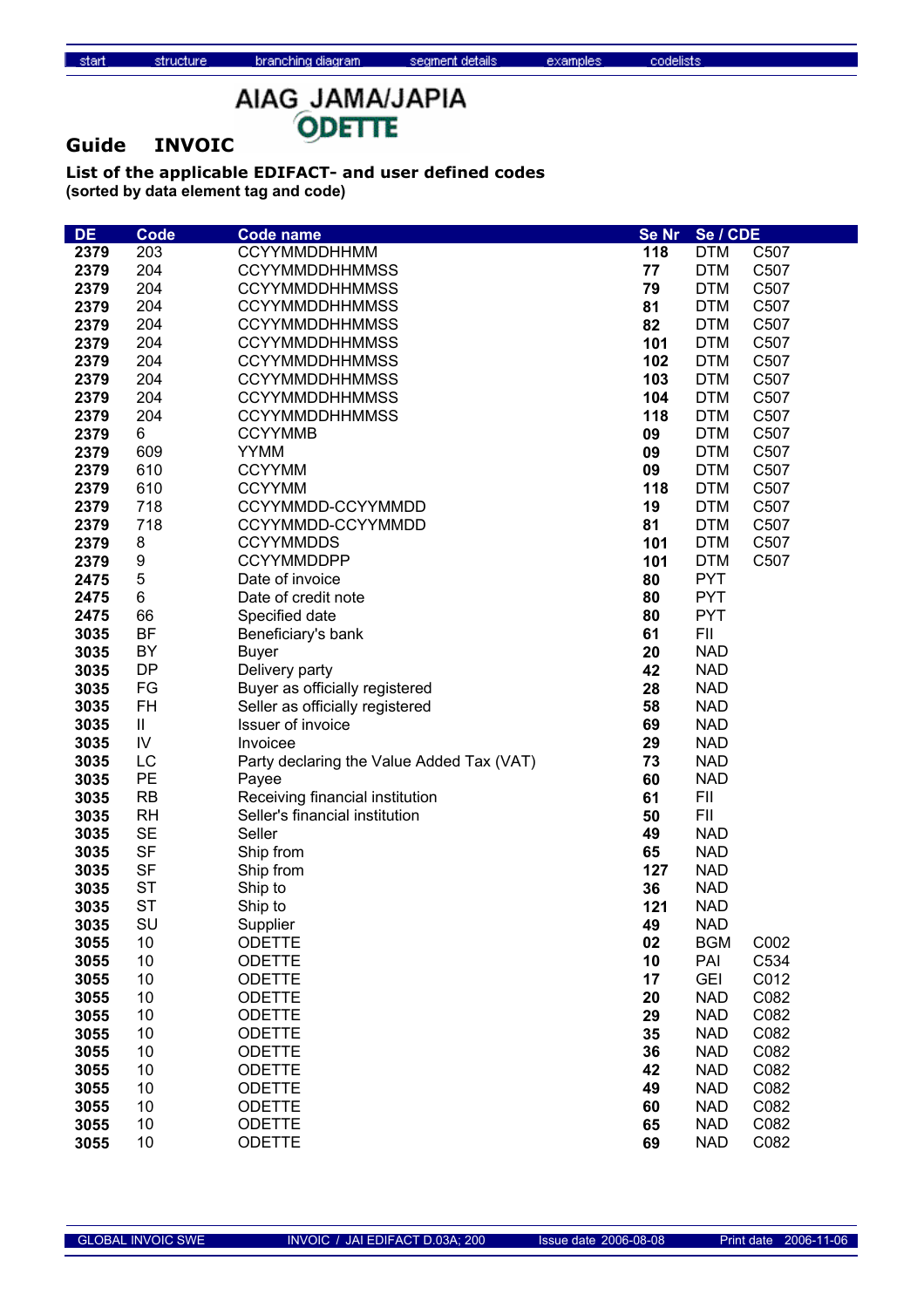### **Guide INVOIC**

structure

| <b>DE</b> | <b>Code</b> | <b>Code name</b>                                                                                    | Se Nr | Se / CDE   |              |
|-----------|-------------|-----------------------------------------------------------------------------------------------------|-------|------------|--------------|
| 3055      | 10          | <b>ODETTE</b>                                                                                       | 121   | <b>NAD</b> | C082         |
| 3055      | 10          | <b>ODETTE</b>                                                                                       | 129   | <b>ALC</b> | C214         |
| 3055      | 16          | US, D&B (Dun & Bradstreet Corporation)                                                              | 20    | <b>NAD</b> | C082         |
| 3055      | 16          | US, D&B (Dun & Bradstreet Corporation)                                                              | 29    | <b>NAD</b> | C082         |
| 3055      | 16          | US, D&B (Dun & Bradstreet Corporation)                                                              | 35    | <b>NAD</b> | C082         |
| 3055      | 16          | US, D&B (Dun & Bradstreet Corporation)                                                              | 36    | <b>NAD</b> | C082         |
| 3055      | 16          | US, D&B (Dun & Bradstreet Corporation)                                                              | 42    | <b>NAD</b> | C082         |
| 3055      | 16          | US, D&B (Dun & Bradstreet Corporation)                                                              | 49    | <b>NAD</b> | C082         |
| 3055      | 16          | US, D&B (Dun & Bradstreet Corporation)                                                              | 60    | <b>NAD</b> | C082         |
| 3055      | 16          | US, D&B (Dun & Bradstreet Corporation)                                                              | 65    | <b>NAD</b> | C082         |
| 3055      | 16          | US, D&B (Dun & Bradstreet Corporation)                                                              | 69    | <b>NAD</b> | C082         |
| 3055      | 16          | US, D&B (Dun & Bradstreet Corporation)                                                              | 121   | <b>NAD</b> | C082         |
| 3055      | 167         | US, AIAG (Automotive Industry Action Group)                                                         | 29    | <b>NAD</b> | C082         |
| 3055      | 167         | US, AIAG (Automotive Industry Action Group)                                                         | 35    | <b>NAD</b> | C082         |
| 3055      | 167         | US, AIAG (Automotive Industry Action Group)                                                         | 36    | <b>NAD</b> | C082         |
| 3055      | 167         | US, AIAG (Automotive Industry Action Group)                                                         | 42    | <b>NAD</b> | C082         |
| 3055      | 167         | US, AIAG (Automotive Industry Action Group)                                                         | 49    | <b>NAD</b> | C082         |
| 3055      | 167         | US, AIAG (Automotive Industry Action Group)                                                         | 60    | <b>NAD</b> | C082         |
| 3055      | 167         | US, AIAG (Automotive Industry Action Group)                                                         | 65    | <b>NAD</b> | C082         |
| 3055      | 167         | US, AIAG (Automotive Industry Action Group)                                                         | 69    | <b>NAD</b> | C082         |
| 3055      | 167         | US, AIAG (Automotive Industry Action Group)                                                         | 121   | <b>NAD</b> | C082         |
| 3055      | 17          | S.W.I.F.T. address (BIC)                                                                            | 50    | FII        | C088         |
| 3055      | 17          | S.W.I.F.T. address (BIC)                                                                            | 61    | FII        | C088         |
| 3055      | 181         | Edibuild                                                                                            | 02    | <b>BGM</b> | C002         |
| 3055      | 182         | US, Standard Carrier Alpha Code (Motor)                                                             | 135   | <b>TDT</b> | C040         |
| 3055      | 272         | Joint Automotive Industry agency                                                                    | 02    | <b>BGM</b> | C002         |
| 3055      | 272         | Joint Automotive Industry agency                                                                    | 10    | PAI        | C534         |
| 3055      | 272         | Joint Automotive Industry agency                                                                    | 17    | <b>GEI</b> | C012         |
| 3055      | 272         | Joint Automotive Industry agency                                                                    | 129   | <b>ALC</b> | C214<br>C082 |
| 3055      | 289         | JP, JIPDEC/ECPC (Japan Information Processing<br>Development Center / Electronic Commerce Promotion | 20    | <b>NAD</b> |              |
|           |             | Center)                                                                                             |       |            |              |
| 3055      | 289         | JP, JIPDEC/ECPC (Japan Information Processing                                                       | 29    | <b>NAD</b> | C082         |
|           |             | Development Center / Electronic Commerce Promotion                                                  |       |            |              |
|           |             | Center)                                                                                             |       |            |              |
| 3055      | 289         | JP, JIPDEC/ECPC (Japan Information Processing                                                       | 35    | <b>NAD</b> | C082         |
|           |             | Development Center / Electronic Commerce Promotion                                                  |       |            |              |
|           |             | Center)                                                                                             |       |            |              |
| 3055      | 289         | JP, JIPDEC/ECPC (Japan Information Processing                                                       | 36    | <b>NAD</b> | C082         |
|           |             | Development Center / Electronic Commerce Promotion                                                  |       |            |              |
|           |             | Center)                                                                                             |       |            |              |
| 3055      | 289         | JP, JIPDEC/ECPC (Japan Information Processing                                                       | 42    | <b>NAD</b> | C082         |
|           |             | Development Center / Electronic Commerce Promotion                                                  |       |            |              |
|           |             | Center)                                                                                             |       |            |              |
| 3055      | 289         | JP, JIPDEC/ECPC (Japan Information Processing                                                       | 49    | <b>NAD</b> | C082         |
|           |             | Development Center / Electronic Commerce Promotion                                                  |       |            |              |
|           |             | Center)                                                                                             |       |            |              |
| 3055      | 289         | JP, JIPDEC/ECPC (Japan Information Processing                                                       | 60    | <b>NAD</b> | C082         |
|           |             | Development Center / Electronic Commerce Promotion                                                  |       |            |              |
|           |             | Center)                                                                                             |       |            |              |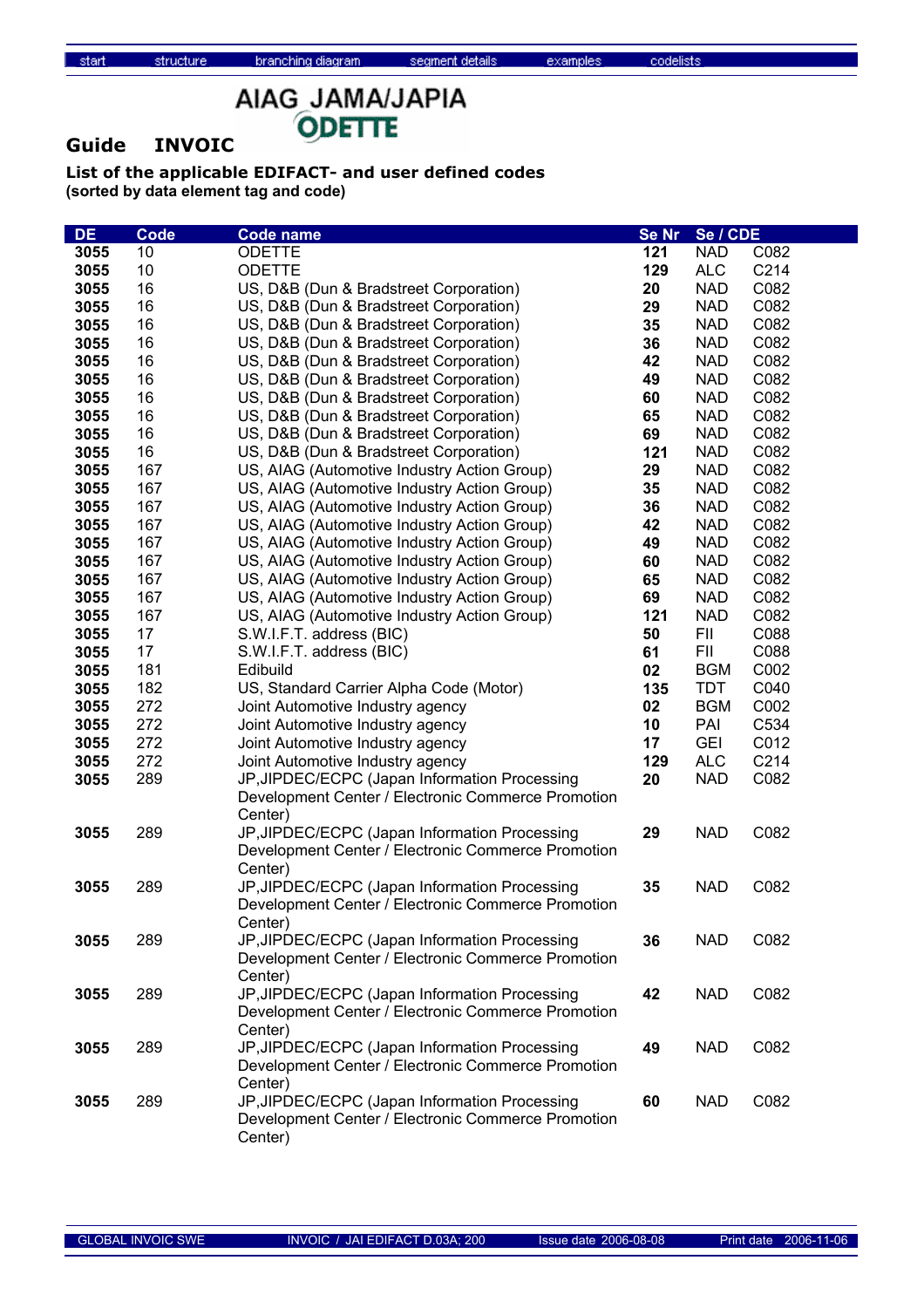examples

# AIAG\_JAMA/JAPIA ODETTE

### **Guide INVOIC**

structure

| <b>DE</b> | <b>Code</b>      | <b>Code name</b>                                     | Se Nr | Se / CDE   |      |
|-----------|------------------|------------------------------------------------------|-------|------------|------|
| 3055      | 289              | JP, JIPDEC/ECPC (Japan Information Processing        | 65    | <b>NAD</b> | C082 |
|           |                  | Development Center / Electronic Commerce Promotion   |       |            |      |
|           |                  | Center)                                              |       |            |      |
| 3055      | 289              | JP, JIPDEC/ECPC (Japan Information Processing        | 69    | <b>NAD</b> | C082 |
|           |                  | Development Center / Electronic Commerce Promotion   |       |            |      |
|           |                  | Center)                                              |       |            |      |
| 3055      | 289              | JP, JIPDEC/ECPC (Japan Information Processing        | 121   | <b>NAD</b> | C082 |
|           |                  | Development Center / Electronic Commerce Promotion   |       |            |      |
|           |                  | Center)                                              |       |            |      |
| 3055      | 3                | IATA (International Air Transport Association)       | 137   | LOC        | C517 |
| 3055      | 4                | ICC (International Chamber of Commerce)              | 136   | <b>TOD</b> | C100 |
| 3055      | 5                | ISO (International Organization for Standardization) | 20    | <b>NAD</b> | C082 |
| 3055      | 5                | ISO (International Organization for Standardization) | 29    | <b>NAD</b> | C082 |
| 3055      | 5                | ISO (International Organization for Standardization) | 35    | <b>NAD</b> | C082 |
| 3055      | 5                | ISO (International Organization for Standardization) | 36    | <b>NAD</b> | C082 |
| 3055      | 5                | ISO (International Organization for Standardization) | 42    | <b>NAD</b> | C082 |
| 3055      | 5                | ISO (International Organization for Standardization) | 49    | <b>NAD</b> | C082 |
| 3055      | 5                | ISO (International Organization for Standardization) | 60    | <b>NAD</b> | C082 |
| 3055      | 5                | ISO (International Organization for Standardization) | 65    | <b>NAD</b> | C082 |
| 3055      | 5                | ISO (International Organization for Standardization) | 69    | <b>NAD</b> | C082 |
| 3055      | 5                | ISO (International Organization for Standardization) | 121   | <b>NAD</b> | C082 |
| 3055      | 6                | UN/ECE (United Nations - Economic Commission for     | 10    | PAI        | C534 |
|           |                  | Europe)                                              |       |            |      |
| 3055      | 6                | UN/ECE (United Nations - Economic Commission for     | 87    | LOC        | C517 |
|           |                  | Europe)                                              |       |            |      |
| 3055      | 6                | UN/ECE (United Nations - Economic Commission for     | 129   | <b>ALC</b> | C214 |
|           |                  | Europe)                                              |       |            |      |
| 3055      | 9                | EAN International (GS1)                              | 10    | PAI        | C534 |
| 3055      | 9                | EAN International (GS1)                              | 20    | <b>NAD</b> | C082 |
| 3055      | 9                | EAN International (GS1)                              | 29    | <b>NAD</b> | C082 |
| 3055      | 9                | EAN International (GS1)                              | 35    | <b>NAD</b> | C082 |
| 3055      | 9                | EAN International (GS1)                              | 36    | <b>NAD</b> | C082 |
| 3055      | 9                | EAN International (GS1)                              | 42    | <b>NAD</b> | C082 |
| 3055      | 9                | EAN International (GS1)                              | 49    | <b>NAD</b> | C082 |
| 3055      | 9                | EAN International (GS1)                              | 50    | <b>FII</b> | C088 |
| 3055      | 9                | EAN International (GS1)                              | 60    | <b>NAD</b> | C082 |
| 3055      | 9                | EAN International (GS1)                              | 61    | FII        | C088 |
| 3055      | 9                | EAN International (GS1)                              | 65    | <b>NAD</b> | C082 |
| 3055      | 9                | EAN International (GS1)                              | 69    | <b>NAD</b> | C082 |
| 3055      | $\boldsymbol{9}$ | EAN International (GS1)                              | 93    | LIN        | C212 |
| 3055      | $\boldsymbol{9}$ | EAN International (GS1)                              | 121   | <b>NAD</b> | C082 |
| 3055      | 91               | Assigned by seller or seller's agent                 | 20    | <b>NAD</b> | C082 |
| 3055      | 91               | Assigned by seller or seller's agent                 | 29    | <b>NAD</b> | C082 |
| 3055      | 91               | Assigned by seller or seller's agent                 | 35    | <b>NAD</b> | C082 |
| 3055      | 91               | Assigned by seller or seller's agent                 | 36    | <b>NAD</b> | C082 |
| 3055      | 91               | Assigned by seller or seller's agent                 | 42    | <b>NAD</b> | C082 |
| 3055      | 91               | Assigned by seller or seller's agent                 | 49    | <b>NAD</b> | C082 |
| 3055      | 91               | Assigned by seller or seller's agent                 | 60    | <b>NAD</b> | C082 |
| 3055      | 91               | Assigned by seller or seller's agent                 | 65    | <b>NAD</b> | C082 |
| 3055      | 91               | Assigned by seller or seller's agent                 | 69    | <b>NAD</b> | C082 |
| 3055      | 91               | Assigned by seller or seller's agent                 | 93    | <b>LIN</b> | C212 |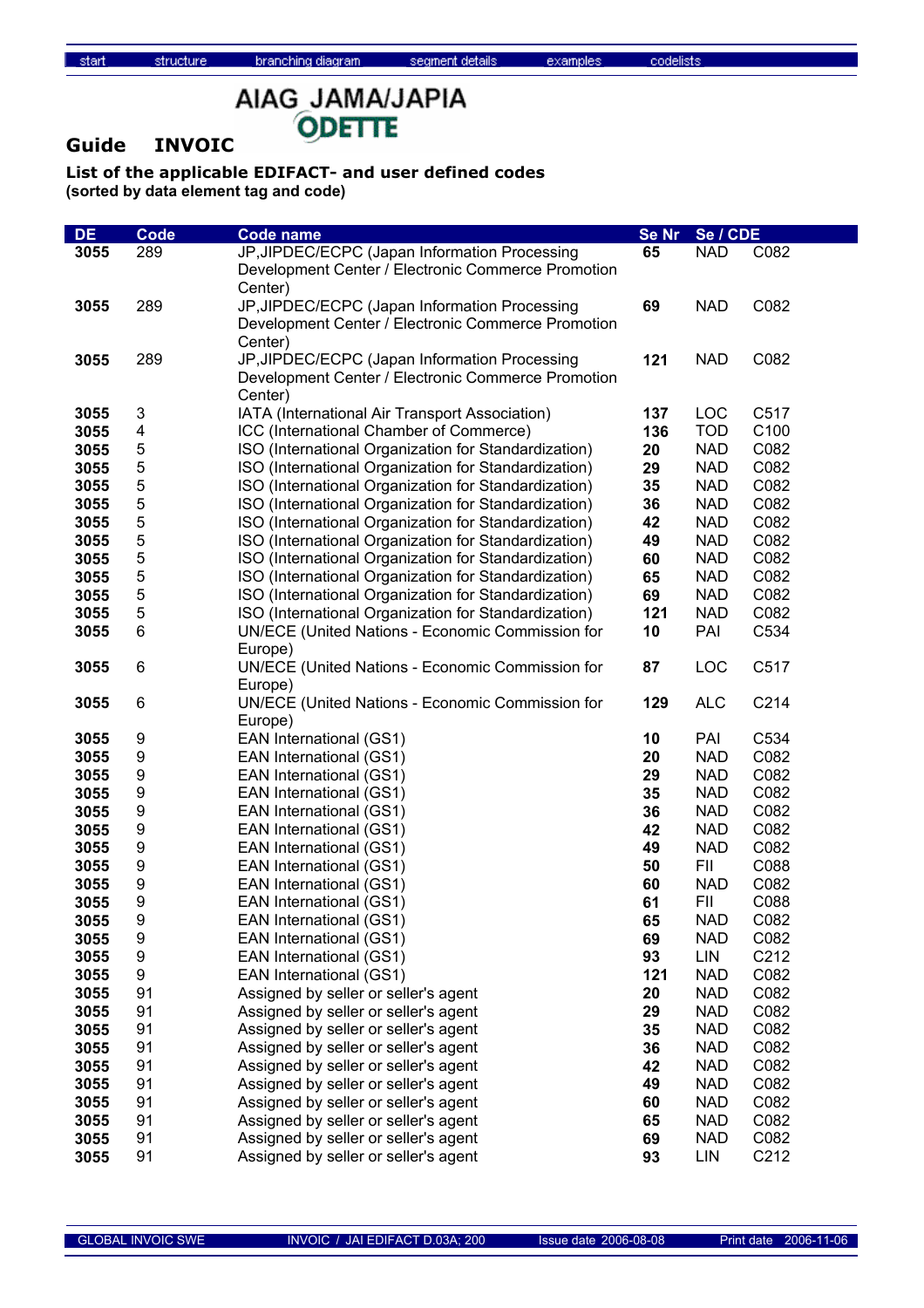# AIAG\_JAMA/JAPIA ODETTE

### **Guide INVOIC**

structure

| <b>DE</b> | <b>Code</b> | <b>Code name</b>                     | <b>Se Nr</b> | Se / CDE   |      |
|-----------|-------------|--------------------------------------|--------------|------------|------|
| 3055      | 91          | Assigned by seller or seller's agent | 94           | <b>PIA</b> | C212 |
| 3055      | 91          | Assigned by seller or seller's agent | 121          | <b>NAD</b> | C082 |
| 3055      | 92          | Assigned by buyer or buyer's agent   | 20           | <b>NAD</b> | C082 |
| 3055      | 92          | Assigned by buyer or buyer's agent   | 29           | <b>NAD</b> | C082 |
| 3055      | 92          | Assigned by buyer or buyer's agent   | 35           | <b>NAD</b> | C082 |
| 3055      | 92          | Assigned by buyer or buyer's agent   | 36           | <b>NAD</b> | C082 |
| 3055      | 92          | Assigned by buyer or buyer's agent   | 42           | <b>NAD</b> | C082 |
| 3055      | 92          | Assigned by buyer or buyer's agent   | 49           | <b>NAD</b> | C082 |
| 3055      | 92          | Assigned by buyer or buyer's agent   | 60           | <b>NAD</b> | C082 |
| 3055      | 92          | Assigned by buyer or buyer's agent   | 65           | <b>NAD</b> | C082 |
| 3055      | 92          | Assigned by buyer or buyer's agent   | 69           | <b>NAD</b> | C082 |
| 3055      | 92          | Assigned by buyer or buyer's agent   | 93           | LIN        | C212 |
| 3055      | 92          | Assigned by buyer or buyer's agent   | 94           | <b>PIA</b> | C212 |
| 3055      | 92          | Assigned by buyer or buyer's agent   | 121          | <b>NAD</b> | C082 |
| 3055      | 92          | Assigned by buyer or buyer's agent   | 135          | <b>TDT</b> | C040 |
| 3139      | <b>AD</b>   | Accounting contact                   | 22           | <b>CTA</b> |      |
| 3139      | <b>AD</b>   | Accounting contact                   | 52           | <b>CTA</b> |      |
| 3139      | AP          | Accounts payable contact             | 63           | <b>CTA</b> |      |
| 3139      | <b>AR</b>   | Accounts receivable contact          | 22           | <b>CTA</b> |      |
| 3139      | <b>AR</b>   | Accounts receivable contact          | 52           | <b>CTA</b> |      |
| 3139      | <b>DL</b>   | Delivery contact                     | 38           | <b>CTA</b> |      |
| 3139      | <b>DL</b>   | Delivery contact                     | 45           | <b>CTA</b> |      |
| 3139      | <b>DL</b>   | Delivery contact                     | 125          | <b>CTA</b> |      |
| 3139      | <b>GR</b>   | Goods receiving contact              | 38           | <b>CTA</b> |      |
| 3139      | IC          | Information contact                  | 24           | <b>CTA</b> |      |
| 3139      | IC          | Information contact                  | 31           | <b>CTA</b> |      |
| 3139      | IC          | Information contact                  | 40           | <b>CTA</b> |      |
| 3139      | IC          | Information contact                  | 47           | <b>CTA</b> |      |
| 3139      | IC          | Information contact                  | 54           | <b>CTA</b> |      |
| 3139      | IC          | Information contact                  | 63           | <b>CTA</b> |      |
| 3139      | IC          | Information contact                  | 67           | <b>CTA</b> |      |
| 3139      | IC          | Information contact                  | 71           | <b>CTA</b> |      |
| 3139      | IC          | Information contact                  | 125          | <b>CTA</b> |      |
| 3139      | <b>MC</b>   | Material control contact             | 125          | <b>CTA</b> |      |
| 3139      | <b>NT</b>   | Notification contact                 | 33           | <b>CTA</b> |      |
| 3139      | PD          | Purchasing contact                   | 26           | <b>CTA</b> |      |
| 3139      | <b>PD</b>   | Purchasing contact                   | 125          | <b>CTA</b> |      |
| 3139      | SC          | Schedule contact                     | 125          | <b>CTA</b> |      |
| 3139      | <b>SR</b>   | Sales representative or department   | 56           | <b>CTA</b> |      |
| 3155      | <b>AL</b>   | Cellular phone                       | 23           | <b>COM</b> | C076 |
| 3155      | <b>AL</b>   | Cellular phone                       | 25           | <b>COM</b> | C076 |
| 3155      | <b>AL</b>   | Cellular phone                       | 27           | <b>COM</b> | C076 |
| 3155      | <b>AL</b>   | Cellular phone                       | 32           | <b>COM</b> | C076 |
| 3155      | <b>AL</b>   | Cellular phone                       | 39           | <b>COM</b> | C076 |
| 3155      | <b>AL</b>   | Cellular phone                       | 41           | <b>COM</b> | C076 |
| 3155      | <b>AL</b>   | Cellular phone                       | 46           | <b>COM</b> | C076 |
| 3155      | <b>AL</b>   | Cellular phone                       | 48           | <b>COM</b> | C076 |
| 3155      | <b>AL</b>   | Cellular phone                       | 53           | <b>COM</b> | C076 |
| 3155      | AL          | Cellular phone                       | 55           | <b>COM</b> | C076 |
| 3155      | <b>AL</b>   | Cellular phone                       | 57           | <b>COM</b> | C076 |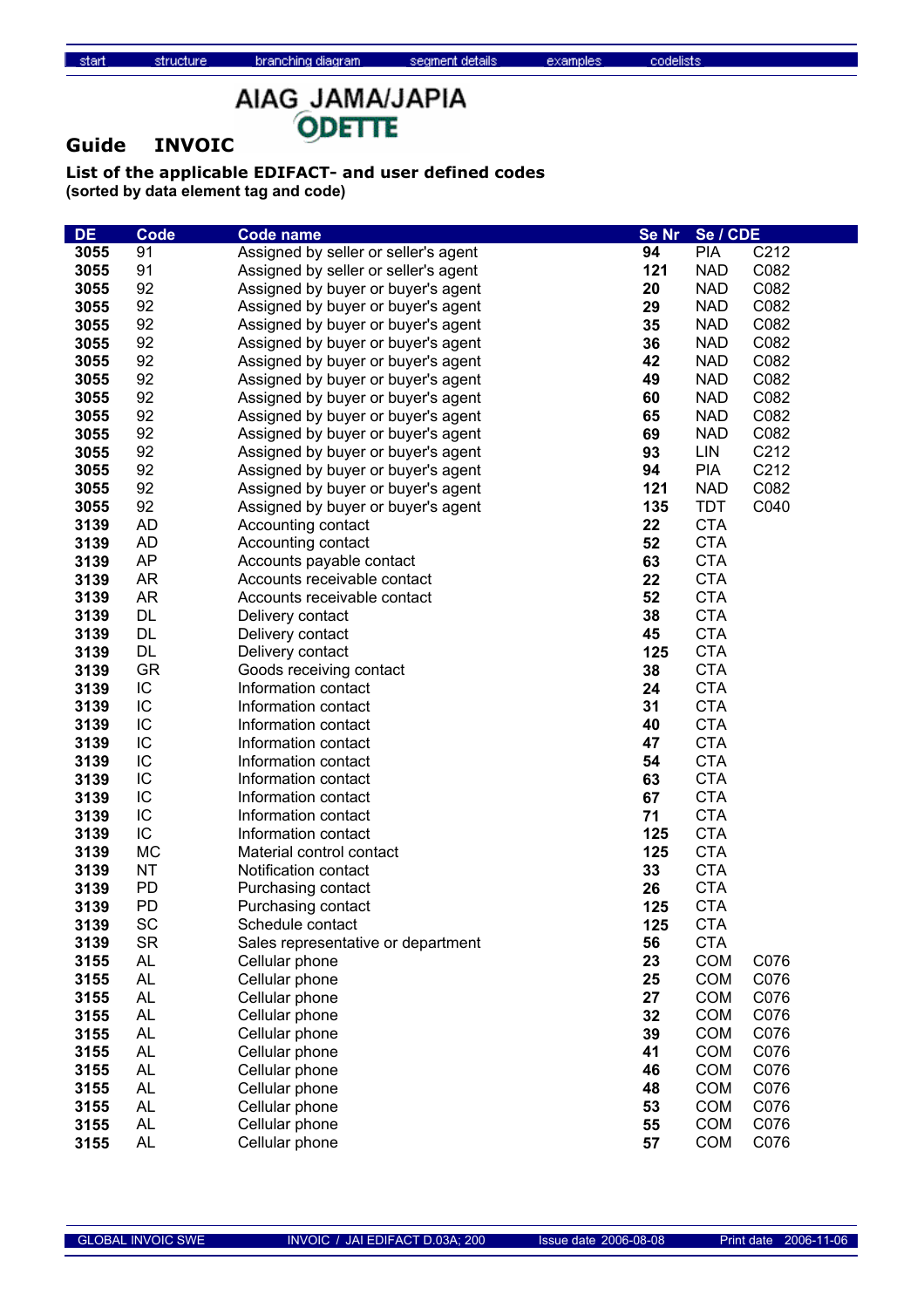### **Guide INVOIC**

structure

| <b>DE</b> | Code      | <b>Code name</b> | <b>Se Nr</b> | Se / CDE   |      |
|-----------|-----------|------------------|--------------|------------|------|
| 3155      | <b>AL</b> | Cellular phone   | 64           | <b>COM</b> | C076 |
| 3155      | <b>AL</b> | Cellular phone   | 68           | <b>COM</b> | C076 |
| 3155      | <b>AL</b> | Cellular phone   | 72           | <b>COM</b> | C076 |
| 3155      | <b>AL</b> | Cellular phone   | 126          | <b>COM</b> | C076 |
| 3155      | EM        | Electronic mail  | 23           | <b>COM</b> | C076 |
| 3155      | EM        | Electronic mail  | 25           | <b>COM</b> | C076 |
| 3155      | EM        | Electronic mail  | 27           | <b>COM</b> | C076 |
| 3155      | EM        | Electronic mail  | 32           | <b>COM</b> | C076 |
| 3155      | <b>EM</b> | Electronic mail  | 34           | <b>COM</b> | C076 |
| 3155      | EM        | Electronic mail  | 39           | <b>COM</b> | C076 |
| 3155      | EM        | Electronic mail  | 41           | <b>COM</b> | C076 |
| 3155      | EM        | Electronic mail  | 46           | <b>COM</b> | C076 |
| 3155      | EM        | Electronic mail  | 48           | <b>COM</b> | C076 |
| 3155      | EM        | Electronic mail  | 53           | <b>COM</b> | C076 |
| 3155      | EM        | Electronic mail  | 55           | <b>COM</b> | C076 |
| 3155      | EM        | Electronic mail  | 57           | <b>COM</b> | C076 |
| 3155      | EM        | Electronic mail  | 64           | <b>COM</b> | C076 |
| 3155      | EM        | Electronic mail  | 68           | <b>COM</b> | C076 |
| 3155      | EM        | Electronic mail  | 72           | <b>COM</b> | C076 |
| 3155      | <b>EM</b> | Electronic mail  | 126          | <b>COM</b> | C076 |
| 3155      | EX        | Extension        | 23           | <b>COM</b> | C076 |
| 3155      | EX        | Extension        | 25           | <b>COM</b> | C076 |
| 3155      | EX        | Extension        | 27           | <b>COM</b> | C076 |
| 3155      | EX        | Extension        | 32           | <b>COM</b> | C076 |
| 3155      | EX        | Extension        | 34           | <b>COM</b> | C076 |
| 3155      | EX        | Extension        | 39           | <b>COM</b> | C076 |
| 3155      | EX        | Extension        | 41           | <b>COM</b> | C076 |
| 3155      | EX        | Extension        | 46           | <b>COM</b> | C076 |
| 3155      | EX        | Extension        | 48           | <b>COM</b> | C076 |
| 3155      | EX        | Extension        | 53           | <b>COM</b> | C076 |
| 3155      | EX        | Extension        | 55           | <b>COM</b> | C076 |
| 3155      | EX        | Extension        | 57           | <b>COM</b> | C076 |
| 3155      | EX        | Extension        | 64           | <b>COM</b> | C076 |
| 3155      | EX        | Extension        | 68           | <b>COM</b> | C076 |
| 3155      | EX        | Extension        | 72           | <b>COM</b> | C076 |
| 3155      | EX        | Extension        | 126          | <b>COM</b> | C076 |
| 3155      | FX        | Telefax          | 23           | <b>COM</b> | C076 |
| 3155      | <b>FX</b> | <b>Telefax</b>   | 25           | <b>COM</b> | C076 |
| 3155      | <b>FX</b> | Telefax          | 27           | <b>COM</b> | C076 |
| 3155      | <b>FX</b> | Telefax          | 32           | <b>COM</b> | C076 |
| 3155      | <b>FX</b> | Telefax          | 34           | <b>COM</b> | C076 |
| 3155      | <b>FX</b> | Telefax          | 39           | <b>COM</b> | C076 |
| 3155      | <b>FX</b> | Telefax          | 41           | <b>COM</b> | C076 |
| 3155      | <b>FX</b> | <b>Telefax</b>   | 46           | <b>COM</b> | C076 |
| 3155      | <b>FX</b> | <b>Telefax</b>   | 48           | <b>COM</b> | C076 |
| 3155      | <b>FX</b> | <b>Telefax</b>   | 53           | <b>COM</b> | C076 |
| 3155      | <b>FX</b> | <b>Telefax</b>   | 55           | <b>COM</b> | C076 |
| 3155      | <b>FX</b> | <b>Telefax</b>   | 57           | <b>COM</b> | C076 |
| 3155      | <b>FX</b> | Telefax          | 64           | <b>COM</b> | C076 |
| 3155      | <b>FX</b> | <b>Telefax</b>   | 68           | <b>COM</b> | C076 |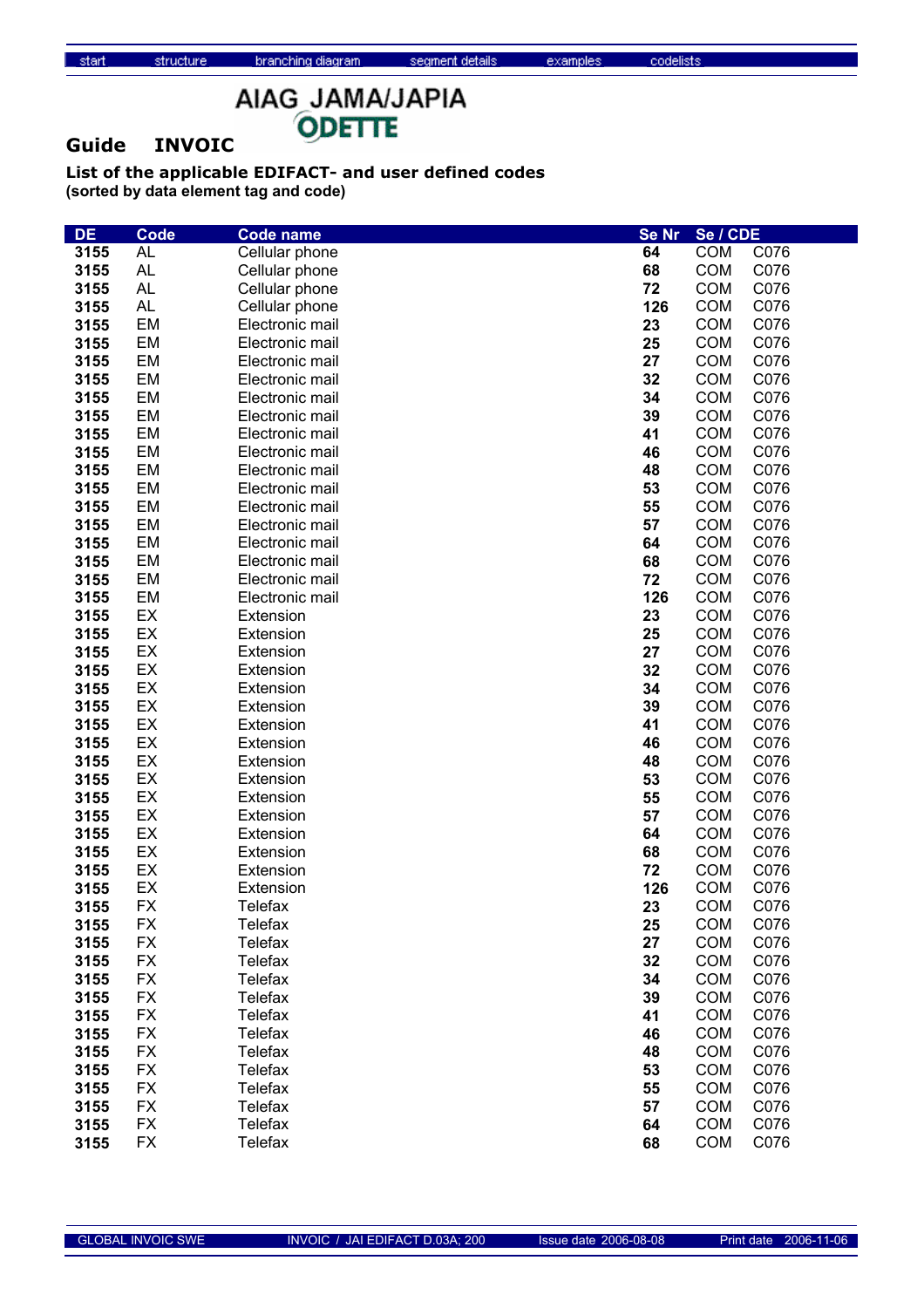### **Guide INVOIC**

structure

| <b>DE</b> | <b>Code</b>    | <b>Code name</b>                                                | <b>Se Nr</b> | Se / CDE   |                  |
|-----------|----------------|-----------------------------------------------------------------|--------------|------------|------------------|
| 3155      | <b>FX</b>      | Telefax                                                         | 72           | <b>COM</b> | C076             |
| 3155      | <b>FX</b>      | <b>Telefax</b>                                                  | 126          | <b>COM</b> | C076             |
| 3155      | IM             | Internal mail                                                   | 23           | <b>COM</b> | C076             |
| 3155      | IM             | Internal mail                                                   | 25           | <b>COM</b> | C076             |
| 3155      | IM             | Internal mail                                                   | 27           | <b>COM</b> | C076             |
| 3155      | IM             | Internal mail                                                   | 32           | <b>COM</b> | C076             |
| 3155      | IM             | Internal mail                                                   | 34           | <b>COM</b> | C076             |
| 3155      | IM             | Internal mail                                                   | 39           | <b>COM</b> | C076             |
| 3155      | IM             | Internal mail                                                   | 41           | <b>COM</b> | C076             |
| 3155      | IM             | Internal mail                                                   | 46           | <b>COM</b> | C076             |
| 3155      | IM             | Internal mail                                                   | 48           | <b>COM</b> | C076             |
| 3155      | IM             | Internal mail                                                   | 53           | <b>COM</b> | C076             |
| 3155      | IM             | Internal mail                                                   | 55           | <b>COM</b> | C076             |
| 3155      | IM             | Internal mail                                                   | 57           | <b>COM</b> | C076             |
| 3155      | IM             | Internal mail                                                   | 64           | <b>COM</b> | C076             |
| 3155      | IM             | Internal mail                                                   | 68           | <b>COM</b> | C076             |
| 3155      | IM             | Internal mail                                                   | 72           | <b>COM</b> | C076             |
| 3155      | TE             | Telephone                                                       | 23           | <b>COM</b> | C076             |
| 3155      | <b>TE</b>      | Telephone                                                       | 25           | <b>COM</b> | C076             |
| 3155      | TE             | Telephone                                                       | 27           | <b>COM</b> | C076             |
| 3155      | <b>TE</b>      | Telephone                                                       | 32           | <b>COM</b> | C076             |
| 3155      | TE             | Telephone                                                       | 34           | <b>COM</b> | C076             |
| 3155      | TE             | Telephone                                                       | 39           | <b>COM</b> | C076             |
| 3155      | TE             | Telephone                                                       | 41           | <b>COM</b> | C076             |
| 3155      | TE             | Telephone                                                       | 46           | <b>COM</b> | C076             |
| 3155      | TE             | Telephone                                                       | 48           | <b>COM</b> | C076             |
| 3155      | TE             | Telephone                                                       | 53           | <b>COM</b> | C076             |
| 3155      | TE             | Telephone                                                       | 55           | <b>COM</b> | C076             |
| 3155      | TE             | Telephone                                                       | 57           | <b>COM</b> | C076             |
| 3155      | TE             | Telephone                                                       | 64           | <b>COM</b> | C076             |
| 3155      | <b>TE</b>      | Telephone                                                       | 68           | <b>COM</b> | C076             |
| 3155      | TE             | Telephone                                                       | 72           | <b>COM</b> | C076             |
| 3155      | TE             | Telephone                                                       | 126          | <b>COM</b> | C076             |
| 3227      | 1              | Place of terms of delivery                                      | 43           | LOC        |                  |
| 3227      | 1              | Place of terms of delivery                                      | 87           | <b>LOC</b> |                  |
| 3227      | 1              | Place of terms of delivery                                      | 137          | LOC        |                  |
| 3227      | 11             | Place/port of discharge                                         | 122          | LOC        |                  |
| 3227      | 18             | Warehouse                                                       | 123          | LOC        |                  |
| 3227      | 18             | Warehouse                                                       | 128          | LOC        |                  |
| 3227      | 54             | Manufacturing department                                        | 124          | <b>LOC</b> |                  |
| 3227      | $\overline{7}$ | Place of delivery                                               | 123          | LOC        |                  |
| 3227      | 9              | Place/port of loading                                           | 128          | LOC        |                  |
| 4053      | <b>CFR</b>     | Cost and Freight                                                | 86           | <b>TOD</b> | C <sub>100</sub> |
| 4053      | <b>CFR</b>     | Cost and Freight                                                | 136          | <b>TOD</b> | C100             |
| 4053      | <b>CIF</b>     | Cost, Insurance, Freight ( named port of destination)           | 86           | <b>TOD</b> | C <sub>100</sub> |
| 4053      | <b>CIF</b>     | Cost, Insurance, Freight ( named port of destination)           | 136          | <b>TOD</b> | C100             |
| 4053      | <b>CIP</b>     | Carriage and Insurance Paid to ( named place of<br>destination) | 86           | <b>TOD</b> | C100             |
| 4053      | <b>CIP</b>     | Carriage and Insurance Paid to ( named place of<br>destination) | 136          | <b>TOD</b> | C100             |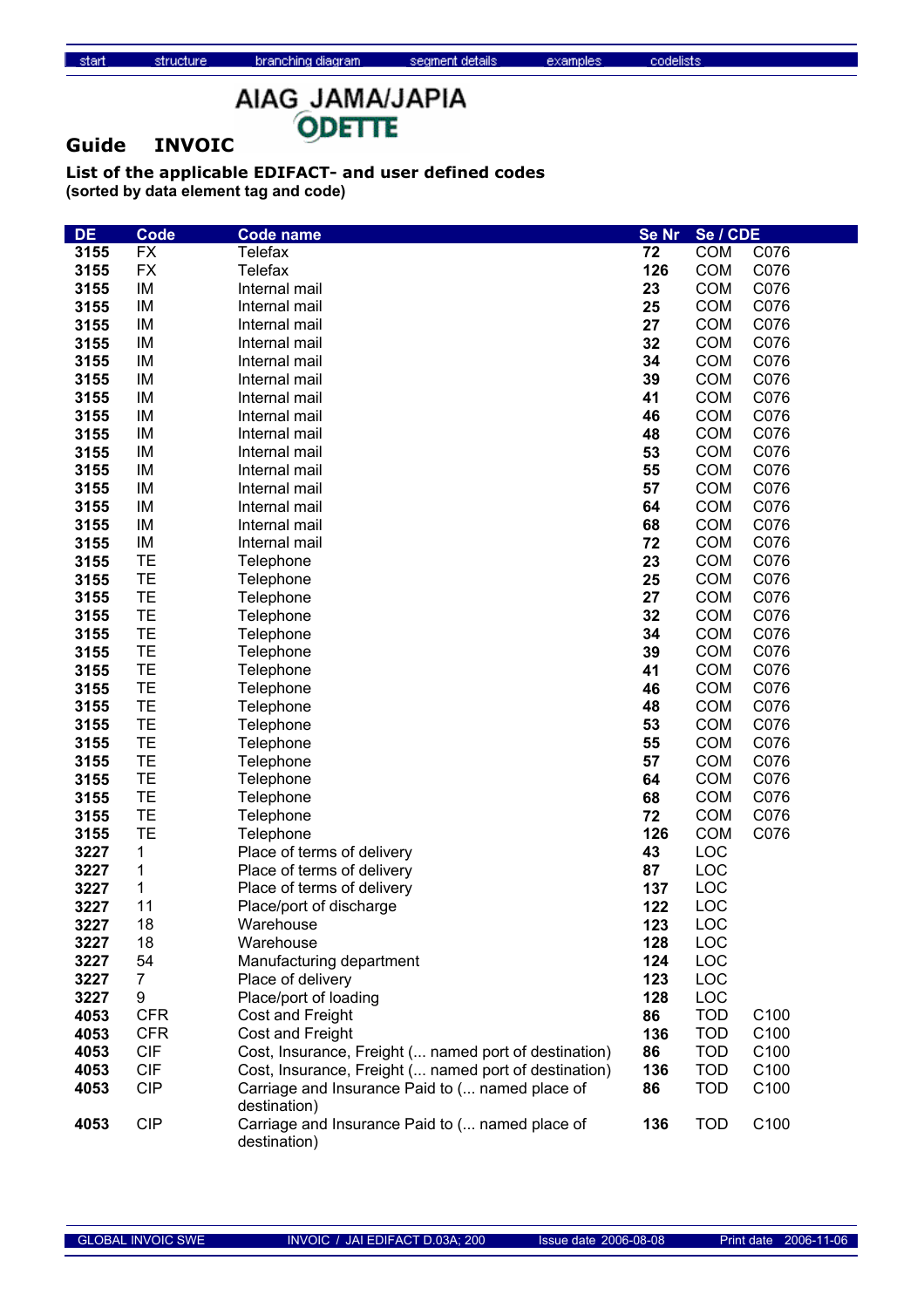# AIAG\_JAMA/JAPIA ODETTE

### **Guide INVOIC**

structure

| <b>DE</b> | <b>Code</b> | Code name                                           | Se Nr | Se / CDE   |                  |
|-----------|-------------|-----------------------------------------------------|-------|------------|------------------|
| 4053      | <b>CPT</b>  | Carriage Paid To ( named place of destination)      | 86    | <b>TOD</b> | C100             |
| 4053      | <b>CPT</b>  | Carriage Paid To ( named place of destination)      | 86    | <b>TOD</b> | C100             |
| 4053      | <b>CPT</b>  | Carriage Paid To ( named place of destination)      | 86    | <b>TOD</b> | C100             |
| 4053      | <b>CPT</b>  | Carriage Paid To ( named place of destination)      | 136   | <b>TOD</b> | C100             |
| 4053      | <b>DAF</b>  | Delivered At frontier ( named place)                | 136   | <b>TOD</b> | C100             |
| 4053      | <b>DDP</b>  | Delivered Duty Paid ( named place of destination)   | 136   | <b>TOD</b> | C100             |
| 4053      | <b>DDU</b>  | Delivered Duty Unpaid ( named place of destination) | 86    | <b>TOD</b> | C100             |
| 4053      | <b>DDU</b>  | Delivered Duty Unpaid ( named place of destination) | 136   | <b>TOD</b> | C100             |
| 4053      | <b>DEQ</b>  | Delivered Ex Quay (Duty paid) ( named port of       | 86    | <b>TOD</b> | C100             |
|           |             | destination)                                        |       |            |                  |
| 4053      | <b>DEQ</b>  | Delivered Ex Quay (Duty paid) ( named port of       | 136   | <b>TOD</b> | C100             |
|           |             | destination)                                        |       |            |                  |
| 4053      | <b>DES</b>  | Delivered Ex Ship ( named port of destination)      | 86    | <b>TOD</b> | C100             |
| 4053      | <b>DES</b>  | Delivered Ex Ship ( named port of destination)      | 136   | <b>TOD</b> | C100             |
| 4053      | <b>EXW</b>  | Ex Works ( named place)                             | 86    | <b>TOD</b> | C100             |
| 4053      | <b>EXW</b>  | Ex Works ( named place)                             | 136   | <b>TOD</b> | C100             |
| 4053      | <b>FAS</b>  | Free Along Ship ( named port of shipment)           | 86    | <b>TOD</b> | C <sub>100</sub> |
| 4053      | <b>FAS</b>  | Free Along Ship ( named port of shipment)           | 136   | <b>TOD</b> | C100             |
| 4053      | <b>FCA</b>  | Free Carrier ( named place)                         | 86    | <b>TOD</b> | C100             |
| 4053      | <b>FCA</b>  | Free Carrier ( named place)                         | 136   | <b>TOD</b> | C100             |
| 4053      | <b>FOB</b>  | Free On Board ( named port of shipment)             | 86    | <b>TOD</b> | C100             |
| 4053      | <b>FOB</b>  | Free On Board ( named port of shipment)             | 136   | <b>TOD</b> | C100             |
| 4055      | 6           | Delivery condition                                  | 86    | <b>TOD</b> |                  |
| 4183      | 108         | Financial compensation                              | 11    | ALI        |                  |
| 4183      | 108         | Financial compensation                              | 100   | <b>ALI</b> |                  |
| 4183      | 140         | Return of goods                                     | 11    | <b>ALI</b> |                  |
| 4183      | 140         | Return of goods                                     | 100   | <b>ALI</b> |                  |
| 4183      | 141         | Subject to annual bonus                             | 11    | ALI        |                  |
| 4183      | 141         | Subject to annual bonus                             | 100   | ALI        |                  |
| 4279      | $\mathbf 1$ | <b>Basic</b>                                        | 80    | <b>PYT</b> |                  |
| 4279      | 18          | Previously agreed upon                              | 80    | <b>PYT</b> |                  |
| 4279      | 20          | Penalty terms                                       | 80    | <b>PYT</b> |                  |
| 4279      | 21          | Payment by instalment                               | 80    | <b>PYT</b> |                  |
| 4279      | 22          | <b>Discount</b>                                     | 80    | <b>PYT</b> |                  |
| 4279      | 23          | Available by sight payment                          | 80    | <b>PYT</b> |                  |
| 4279      | 3           | Fixed date                                          | 80    | <b>PYT</b> |                  |
| 4279      | 54          | Bank transfer                                       | 80    | <b>PYT</b> |                  |
| 4279      | 75          | Lump sum                                            | 80    | <b>PYT</b> |                  |
| 4279      | 77          | Promissory note                                     | 80    | <b>PYT</b> |                  |
| 4279      | 78          | Factoring                                           | 80    | <b>PYT</b> |                  |
| 4347      | 1           | Additional identification                           | 94    | <b>PIA</b> |                  |
| 4347      | 5           | Product identification                              | 94    | <b>PIA</b> |                  |
| 4405      | 29          | Debit                                               | 149   | <b>MOA</b> | C516             |
| 4405      | 30          | Credit                                              | 149   | <b>MOA</b> | C516             |
| 4451      | AAB         | Terms of payments                                   | 13    | <b>FTX</b> |                  |
| 4451      | AAG         | Party instructions                                  | 107   | <b>FTX</b> |                  |
| 4451      | AAI         | General information                                 | 14    | <b>FTX</b> |                  |
| 4451      | AAI         | General information                                 | 110   | <b>FTX</b> |                  |
| 4451      | <b>ABL</b>  | Government information                              | 12    | <b>FTX</b> |                  |
| 4451      | <b>GEN</b>  | Entire transaction set                              | 14    | <b>FTX</b> |                  |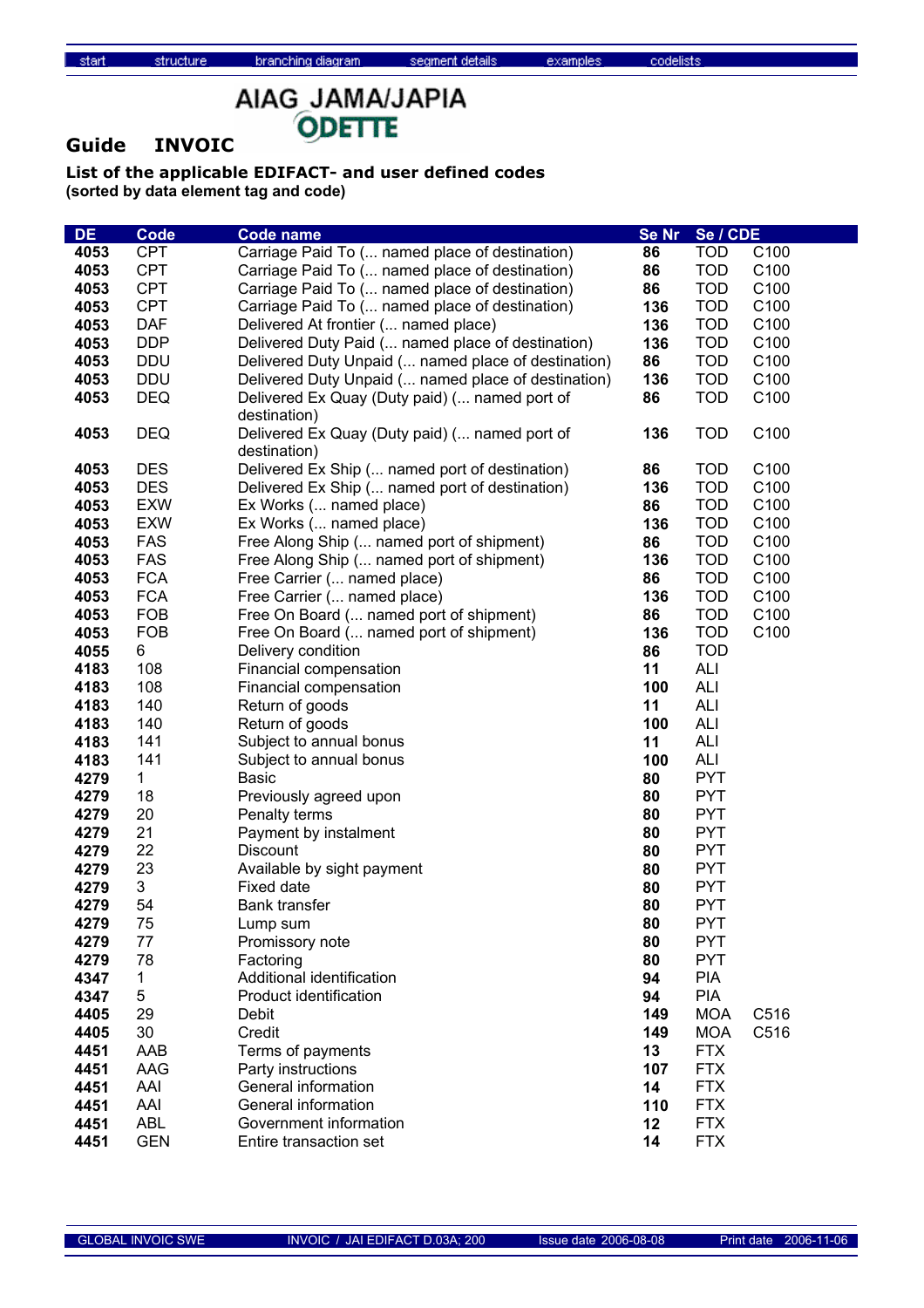# AIAG\_JAMA/JAPIA ODETTE

### **Guide INVOIC**

structure

| DE.  | <b>Code</b>    | <b>Code name</b>                                                        | Se Nr | Se / CDE   |      |
|------|----------------|-------------------------------------------------------------------------|-------|------------|------|
| 4451 | <b>PRD</b>     | Product information                                                     | 109   | <b>FTX</b> |      |
| 4451 | <b>REG</b>     | Regulatory information                                                  | 12    | <b>FTX</b> |      |
| 4451 | <b>REG</b>     | Regulatory information                                                  | 111   | <b>FTX</b> |      |
| 4451 | <b>SUR</b>     | Supplier remarks                                                        | 15    | <b>FTX</b> |      |
| 4451 | <b>SUR</b>     | Supplier remarks                                                        | 108   | <b>FTX</b> |      |
| 4451 | <b>SUR</b>     | Supplier remarks                                                        | 112   | <b>FTX</b> |      |
| 4451 | <b>TXD</b>     | Tax declaration                                                         | 12    | <b>FTX</b> |      |
| 4453 | 1              | Text for subsequent use                                                 | 12    | <b>FTX</b> |      |
| 4453 | 1              | Text for subsequent use                                                 | 16    | <b>FTX</b> |      |
| 4461 | $\mathbf{1}$   | Instrument not defined                                                  | 10    | PAI        | C534 |
| 4461 | 10             | In cash                                                                 | 10    | PAI        | C534 |
| 4461 | 20             | Cheque                                                                  | 10    | PAI        | C534 |
| 4461 | 21             | Banker's draft                                                          | 10    | PAI        | C534 |
| 4461 | 22             | Certified banker's draft                                                | 10    | PAI        | C534 |
| 4461 | 23             | Bank cheque (issued by a banking or similar                             | 10    | PAI        | C534 |
|      |                | establishment)                                                          |       |            |      |
| 4461 | 25             | Certified cheque                                                        | 10    | PAI        | C534 |
| 4461 | 30             | Credit transfer                                                         | 10    | PAI        | C534 |
| 4461 | 31             | Debit transfer                                                          | 10    | PAI        | C534 |
| 4461 | 50             | Payment by postgiro                                                     | 10    | PAI        | C534 |
| 4461 | 60             | Promissory note                                                         | 10    | PAI        | C534 |
| 4461 | 61             | Promissory note signed by the debtor                                    | 10    | PAI        | C534 |
| 4461 | 62             | Promissory note signed by the debtor and endorsed by a<br>bank          | 10    | PAI        | C534 |
| 4461 | 63             | Promissory note signed by the debtor and endorsed by a<br>third party   | 10    | PAI        | C534 |
| 4461 | 64             | Promissory note signed by a bank                                        | 10    | PAI        | C534 |
| 4461 | 65             | Promissory note signed by a bank and endorsed by<br>another bank        | 10    | PAI        | C534 |
| 4461 | 66             | Promissory note signed by a third party                                 | 10    | PAI        | C534 |
| 4461 | 67             | Promissory note signed by a third party and endorsed by<br>a bank       | 10    | PAI        | C534 |
| 4461 | 70             | Bill drawn by the creditor on the debtor                                | 10    | PAI        | C534 |
| 4461 | 74             | Bill drawn by the creditor on a bank                                    | 10    | PAI        | C534 |
| 4461 | 75             | Bill drawn by the creditor, endorsed by another bank                    | 10    | PAI        | C534 |
| 4461 | 76             | Bill drawn by the creditor on a bank and endorsed by a<br>third party   | 10    | PAI        | C534 |
| 4461 | 77             | Bill drawn by the creditor on a third party                             | 10    | PAI        | C534 |
| 4461 | 78             | Bill drawn by creditor on third party, accepted and<br>endorsed by bank | 10    | PAI        | C534 |
| 4461 | 95             | Free format giro                                                        | 10    | PAI        | C534 |
| 4471 | $\overline{2}$ | Off invoice                                                             | 88    | <b>ALC</b> |      |
| 4471 | 6              | Charge to be paid by customer                                           | 88    | <b>ALC</b> |      |
| 5025 | 1              | VAT, 1st value                                                          | 153   | <b>MOA</b> | C516 |
| 5025 | 124            | Tax amount                                                              | 92    | <b>MOA</b> | C516 |
| 5025 | 124            | Tax amount                                                              | 120   | <b>MOA</b> | C516 |
| 5025 | 124            | Tax amount                                                              | 134   | <b>MOA</b> | C516 |
| 5025 | 124            | Tax amount                                                              | 151   | <b>MOA</b> | C516 |
| 5025 | 125            | Taxable amount                                                          | 92    | <b>MOA</b> | C516 |
| 5025 | 125            | Taxable amount                                                          | 120   | <b>MOA</b> | C516 |
| 5025 | 125            | Taxable amount                                                          | 134   | <b>MOA</b> | C516 |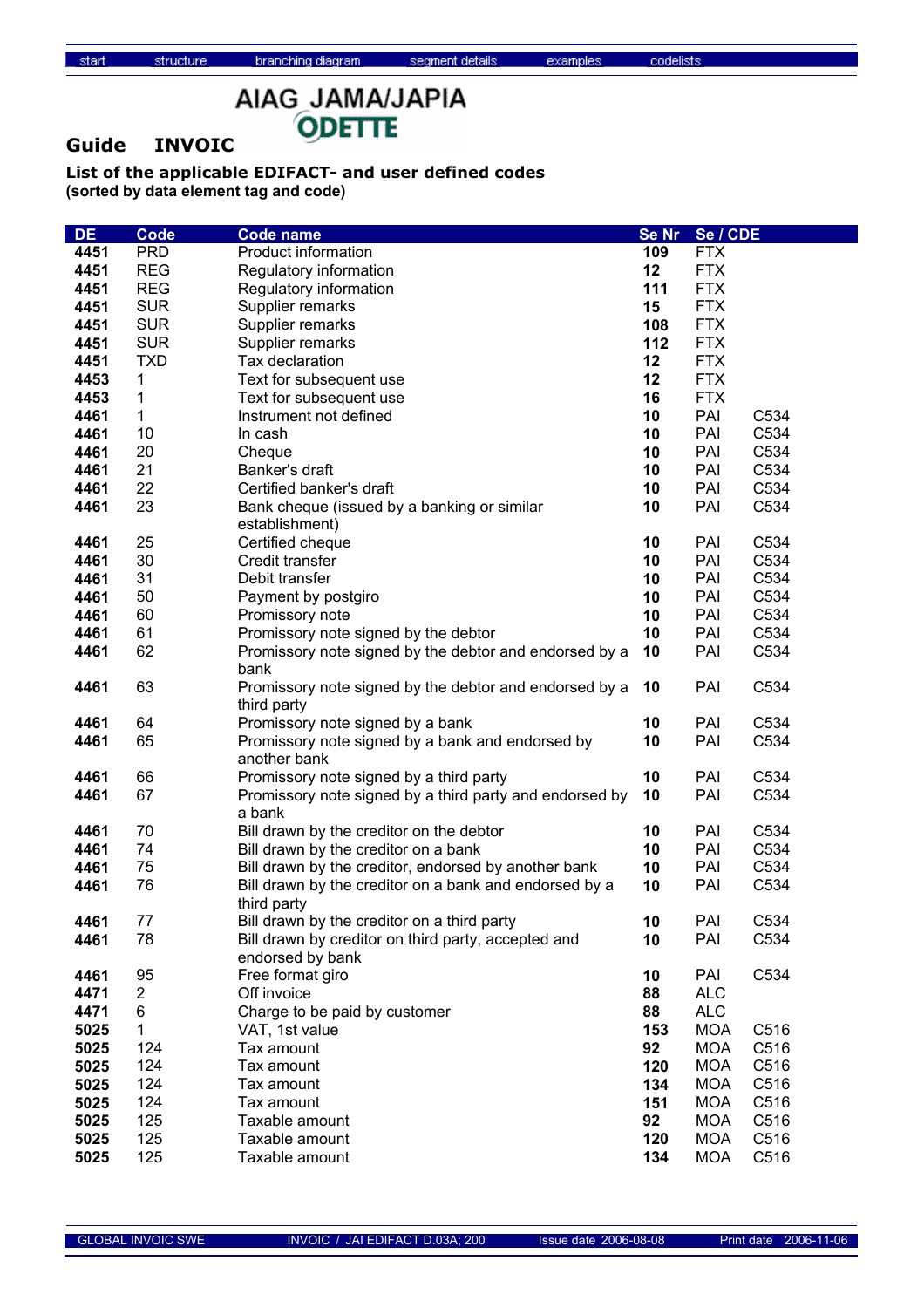### **Guide INVOIC**

structure

| <b>DE</b>    | <b>Code</b>       | Code name                                                      | Se Nr     | Se / CDE                 |              |
|--------------|-------------------|----------------------------------------------------------------|-----------|--------------------------|--------------|
| 5025         | 125               | Taxable amount                                                 | 142       | MOA                      | C516         |
| 5025         | 125               | Taxable amount                                                 | 143       | <b>MOA</b>               | C516         |
| 5025         | 125               | Taxable amount                                                 | 152       | <b>MOA</b>               | C516         |
| 5025         | 129               | Total amount subject to payment discount                       | 140       | <b>MOA</b>               | C516         |
| 5025         | 131               | Total charges/allowances                                       | 140       | <b>MOA</b>               | C516         |
| 5025         | 136               | Total invoice additional amount                                | 147       | <b>MOA</b>               | C516         |
| 5025         | 165               | Adjustment amount                                              | 148       | <b>MOA</b>               | C516         |
| 5025         | 176               | Message total duty/tax/fee amount                              | 144       | <b>MOA</b>               | C516         |
| 5025         | 176               | Message total duty/tax/fee amount                              | 145       | <b>MOA</b>               | C516         |
| 5025         | $\overline{2}$    | VAT, 2nd value                                                 | 153       | <b>MOA</b>               | C516         |
| 5025         | 201               | Penalty amount                                                 | 84        | <b>MOA</b>               | C516         |
| 5025         | 203               | Line item amount                                               | 113       | <b>MOA</b>               | C516         |
| 5025         | 204               | Allowance amount                                               | 90        | <b>MOA</b>               | C516         |
| 5025         | 204               | Allowance amount                                               | 131       | <b>MOA</b>               | C516         |
| 5025         | 23                | Charge amount                                                  | 90        | <b>MOA</b>               | C516         |
| 5025         | 237               | Amount subject to price adjustment, initial                    | 90        | <b>MOA</b>               | C516         |
| 5025         | 262               | Instalment amount                                              | 84        | <b>MOA</b>               | C516         |
| 5025         | 342               | Non-taxable amount                                             | 149       | <b>MOA</b>               | C516         |
| 5025         | 345               | Cost information for providing the statement                   | 84        | <b>MOA</b>               | C516         |
| 5025         | 38                | Invoice item amount                                            | 114       | <b>MOA</b>               | C516         |
| 5025         | 388               | Total amount including Value Added Tax (VAT)                   | 140       | <b>MOA</b>               | C516         |
| 5025         | 403               | <b>Exemption amount</b>                                        | 149       | <b>MOA</b>               | C516         |
| 5025         | 52                | Discount amount                                                | 84        | <b>MOA</b>               | C516         |
| 5025         | 52                | Discount amount                                                | 90        | <b>MOA</b>               | C516         |
| 5025         | 77                | Invoice amount                                                 | 84        | <b>MOA</b>               | C516         |
| 5025         | 77                | Invoice amount                                                 | 140       | <b>MOA</b>               | C516         |
| 5025         | 77                | Invoice amount                                                 | 141       | <b>MOA</b>               | C516         |
| 5025         | 79                | Total line items amount                                        | 146       | <b>MOA</b>               | C516         |
| 5025         | 8                 | Allowance or charge amount                                     | 90        | <b>MOA</b>               | C516         |
| 5025         | 8                 | Allowance or charge amount                                     | 131       | <b>MOA</b>               | C516         |
| 5025         | 86                | Message total monetary amount                                  | 140       | <b>MOA</b>               | C516         |
| 5025         | 9                 | Amount due/amount payable                                      | 140       | <b>MOA</b>               | C516         |
| 5125         | AAA               | Calculation net                                                | 115       | <b>PRI</b>               | C509         |
| 5125         | AAB               | Calculation gross                                              | 116       | <b>PRI</b>               | C509         |
| 5153         | AAE               | Energy fee                                                     | 150       | <b>TAX</b>               | C241         |
| 5153         | AAG               | Harmonised sales tax, Canadian                                 | 75        | <b>TAX</b>               | C241         |
| 5153         | AAG               | Harmonised sales tax, Canadian                                 | 91        | <b>TAX</b>               | C241         |
| 5153         | AAG               | Harmonised sales tax, Canadian                                 | 119       | <b>TAX</b>               | C241         |
| 5153         | AAG               | Harmonised sales tax, Canadian                                 | 133       | <b>TAX</b>               | C241         |
| 5153         | AAH               | Quebec sales tax                                               | 75        | <b>TAX</b>               | C241         |
| 5153         | AAH               | Quebec sales tax                                               | 91        | <b>TAX</b>               | C241         |
| 5153         | AAH               | Quebec sales tax                                               | 119       | <b>TAX</b>               | C241         |
| 5153         | AAH               | Quebec sales tax                                               | 133       | <b>TAX</b>               | C241         |
| 5153         | AAI               | Canadian provincial sales tax                                  | 75        | <b>TAX</b>               | C241         |
| 5153         | AAI               | Canadian provincial sales tax                                  | 91        | <b>TAX</b>               | C241         |
| 5153         | AAI               | Canadian provincial sales tax                                  | 119       | <b>TAX</b><br><b>TAX</b> | C241<br>C241 |
| 5153         | AAI<br><b>BOL</b> | Canadian provincial sales tax<br>Stamp duty (Imposta di Bollo) | 133<br>75 | <b>TAX</b>               | C241         |
| 5153<br>5153 | <b>BOL</b>        | Stamp duty (Imposta di Bollo)                                  | 119       | <b>TAX</b>               | C241         |
| 5153         | <b>BOL</b>        | Stamp duty (Imposta di Bollo)                                  | 133       | <b>TAX</b>               | C241         |
|              |                   |                                                                |           |                          |              |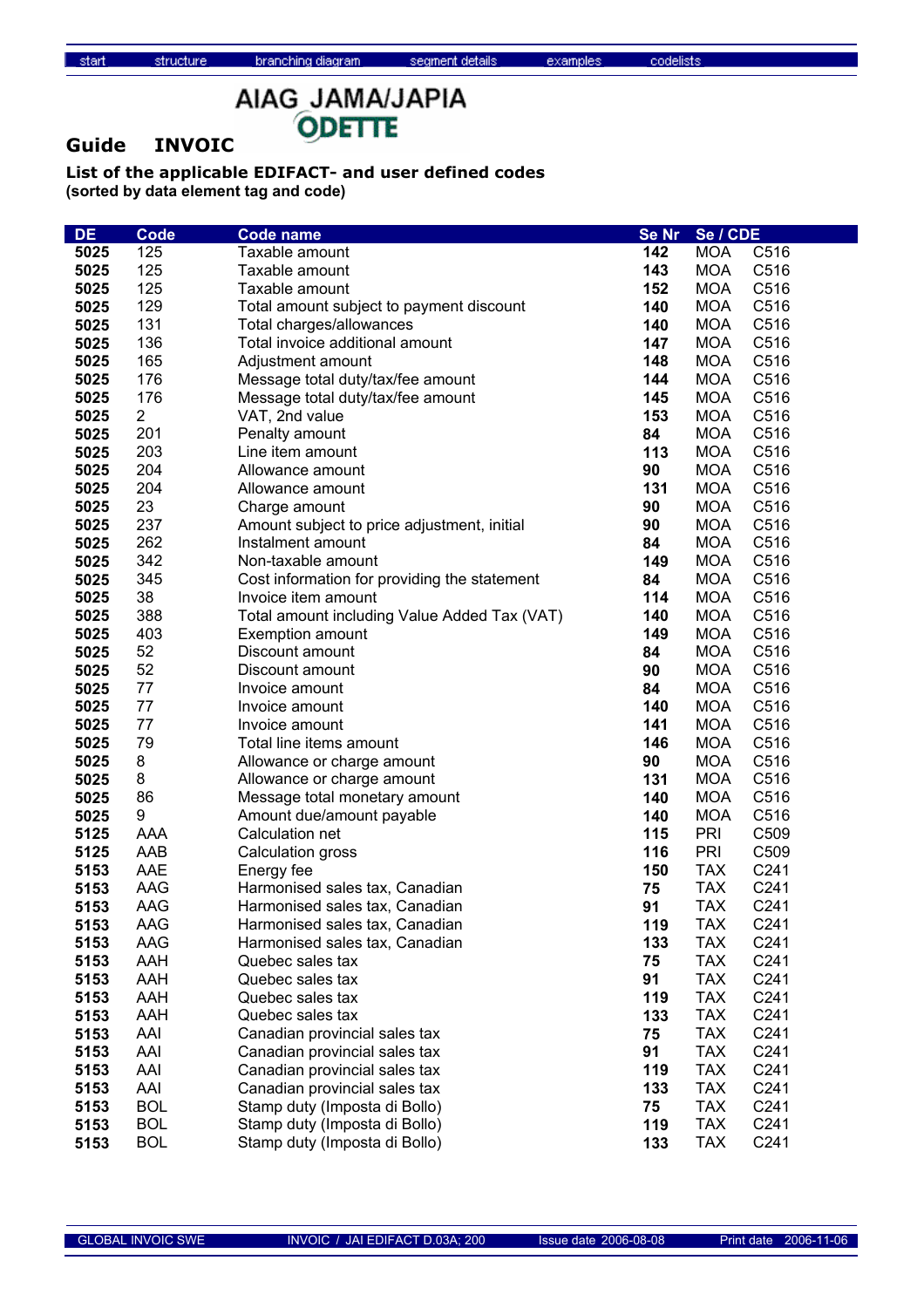### **Guide INVOIC**

structure

| <b>DE</b>    | <b>Code</b>         | <b>Code name</b>             | <b>Se Nr</b> | Se / CDE                 |      |
|--------------|---------------------|------------------------------|--------------|--------------------------|------|
| 5153         | <b>ENV</b>          | Environmental tax            | 75           | <b>TAX</b>               | C241 |
| 5153         | <b>ENV</b>          | Environmental tax            | 91           | <b>TAX</b>               | C241 |
| 5153         | <b>ENV</b>          | Environmental tax            | 119          | <b>TAX</b>               | C241 |
| 5153         | <b>ENV</b>          | Environmental tax            | 133          | <b>TAX</b>               | C241 |
| 5153         | <b>ENV</b>          | Environmental tax            | 150          | <b>TAX</b>               | C241 |
| 5153         | <b>EXC</b>          | Excise duty                  | 133          | <b>TAX</b>               | C241 |
| 5153         | <b>EXC</b>          | Excise duty                  | 150          | <b>TAX</b>               | C241 |
| 5153         | <b>GST</b>          | Goods and services tax       | 75           | <b>TAX</b>               | C241 |
| 5153         | <b>GST</b>          | Goods and services tax       | 91           | <b>TAX</b>               | C241 |
| 5153         | <b>GST</b>          | Goods and services tax       | 119          | <b>TAX</b>               | C241 |
| 5153         | <b>GST</b>          | Goods and services tax       | 133          | <b>TAX</b>               | C241 |
| 5153         | LOC                 | Local sales tax              | 75           | <b>TAX</b>               | C241 |
| 5153         | LOC                 | Local sales tax              | 91           | <b>TAX</b>               | C241 |
| 5153         | LOC                 | Local sales tax              | 119          | <b>TAX</b>               | C241 |
| 5153         | LOC                 | Local sales tax              | 133          | <b>TAX</b>               | C241 |
| 5153         | <b>OTH</b>          | Other taxes                  | 75           | <b>TAX</b>               | C241 |
| 5153         | <b>OTH</b>          | Other taxes                  | 91           | <b>TAX</b>               | C241 |
| 5153         | <b>OTH</b>          | Other taxes                  | 119          | <b>TAX</b>               | C241 |
| 5153         | <b>OTH</b>          | Other taxes                  | 133          | <b>TAX</b>               | C241 |
| 5153         | <b>OTH</b>          | Other taxes                  | 150          | <b>TAX</b>               | C241 |
| 5153         | <b>SCN</b>          | Special construction tax     | 75           | <b>TAX</b>               | C241 |
| 5153         | <b>SCN</b>          | Special construction tax     | 91           | <b>TAX</b>               | C241 |
| 5153         | <b>SCN</b>          | Special construction tax     | 119          | <b>TAX</b>               | C241 |
| 5153         | <b>SCN</b>          | Special construction tax     | 133          | <b>TAX</b>               | C241 |
| 5153         | <b>SCN</b>          | Special construction tax     | 150          | <b>TAX</b>               | C241 |
| 5153         | <b>STT</b>          | State/provincial sales tax   | 133          | <b>TAX</b>               | C241 |
| 5153         | VAT                 | Value added tax              | 75           | <b>TAX</b>               | C241 |
| 5153         | <b>VAT</b>          | Value added tax              | 91           | <b>TAX</b>               | C241 |
| 5153         | <b>VAT</b>          | Value added tax              | 119          | <b>TAX</b>               | C241 |
| 5153         | <b>VAT</b>          | Value added tax              | 133          | <b>TAX</b>               | C241 |
| 5153         | <b>VAT</b>          | Value added tax              | 150          | <b>TAX</b>               | C241 |
| 5245         | 1                   | Allowance                    | 89           | <b>PCD</b>               | C501 |
| 5245         | $\mathbf{1}$        | Allowance                    | 130          | <b>PCD</b>               | C501 |
| 5245         | 12                  | Discount                     | 83           | <b>PCD</b>               | C501 |
| 5245         | 12                  | Discount                     | 89           | <b>PCD</b>               | C501 |
| 5245         | 12                  | Discount                     | 130          | <b>PCD</b>               | C501 |
| 5245         | 122                 | Percentage of total payment  | 83           | <b>PCD</b>               | C501 |
| 5245         | 13                  | Amount tolerance             | 89           | PCD                      | C501 |
| 5245         | 15                  | Penalty percentage           | 83           | <b>PCD</b>               | C501 |
| 5245         | $\overline{2}$      | Charge                       | 89           | <b>PCD</b>               | C501 |
| 5245         | $\overline{2}$      | Charge                       | 130          | <b>PCD</b>               | C501 |
| 5245         | 3                   | Allowance or charge          | 130          | <b>PCD</b>               | C501 |
| 5245<br>5283 | 7<br>$\overline{7}$ | Percentage of invoice<br>Tax | 83<br>75     | <b>PCD</b><br><b>TAX</b> | C501 |
| 5283         | $\overline{7}$      | Tax                          | 91           | <b>TAX</b>               |      |
| 5283         | $\overline{7}$      | Tax                          | 119          | <b>TAX</b>               |      |
| 5283         | $\overline{7}$      | Tax                          | 133          | <b>TAX</b>               |      |
| 5283         | $\overline{7}$      | Tax                          | 150          | <b>TAX</b>               |      |
| 5305         | A                   | Mixed tax rate               | 150          | <b>TAX</b>               |      |
| 5305         | AA                  | Lower rate                   | 133          | <b>TAX</b>               |      |
|              |                     |                              |              |                          |      |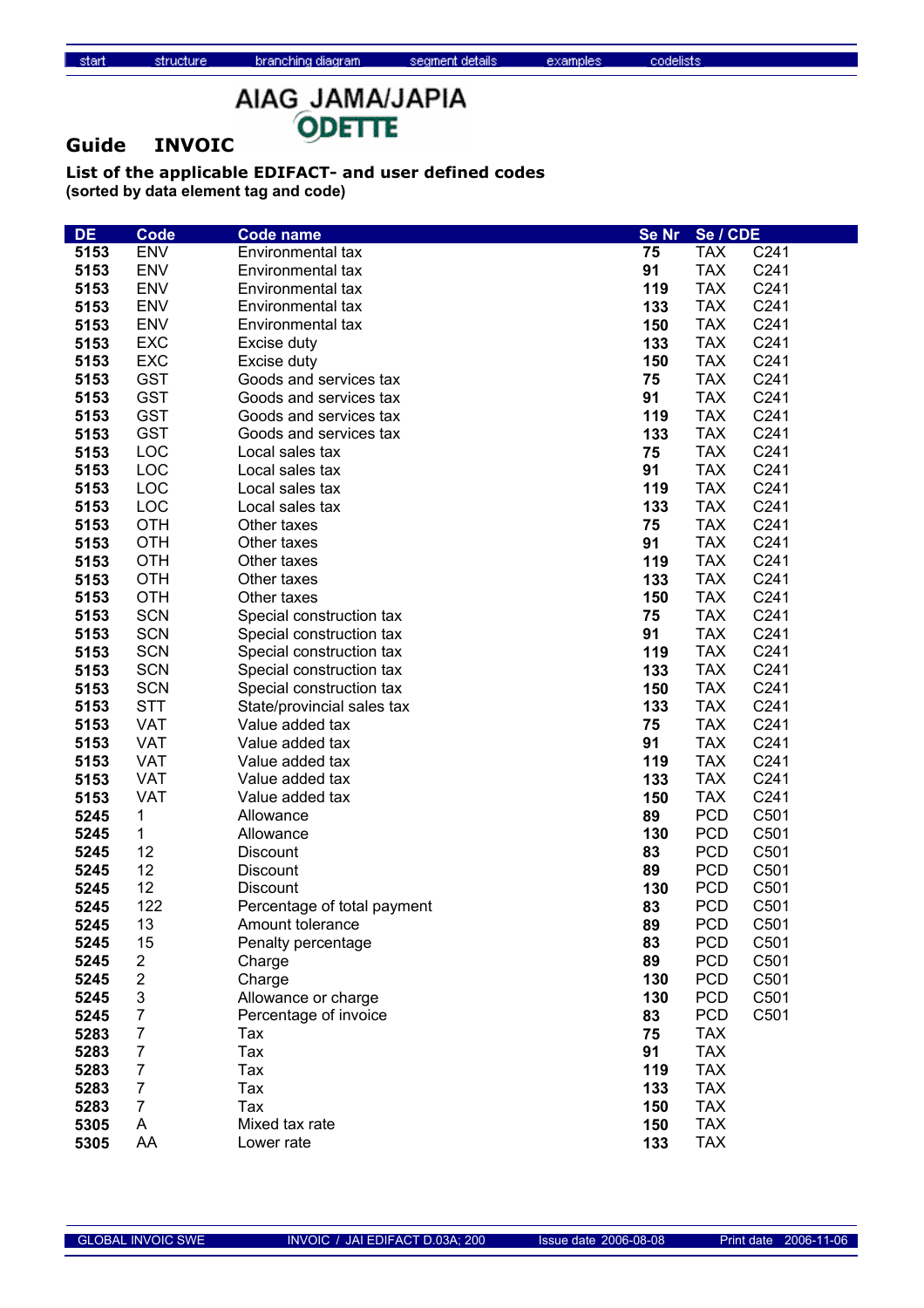### **Guide INVOIC**

structure

| <b>DE</b>    | <b>Code</b>      | Code name                      | <b>Se Nr</b> | Se / CDE                 |
|--------------|------------------|--------------------------------|--------------|--------------------------|
| 5305         | AA               | Lower rate                     | 150          | <b>TAX</b>               |
| 5305         | Е                | Exempt from tax                | 75           | <b>TAX</b>               |
| 5305         | E                | Exempt from tax                | 91           | <b>TAX</b>               |
| 5305         | E                | Exempt from tax                | 119          | <b>TAX</b>               |
| 5305         | E                | Exempt from tax                | 133          | <b>TAX</b>               |
| 5305         | E                | Exempt from tax                | 150          | <b>TAX</b>               |
| 5305         | Η                | Higher rate                    | 133          | <b>TAX</b>               |
| 5305         | Η                | Higher rate                    | 150          | <b>TAX</b>               |
| 5305         | $\circ$          | Services outside scope of tax  | 75           | <b>TAX</b>               |
| 5305         | O                | Services outside scope of tax  | 91           | <b>TAX</b>               |
| 5305         | O                | Services outside scope of tax  | 119          | <b>TAX</b>               |
| 5305         | O                | Services outside scope of tax  | 150          | <b>TAX</b>               |
| 5305         | S                | Standard rate                  | 75           | <b>TAX</b>               |
| 5305         | S                | Standard rate                  | 91           | <b>TAX</b>               |
| 5305         | $\mathbf S$      | Standard rate                  | 119          | <b>TAX</b>               |
| 5305         | $\mathbf S$      | Standard rate                  | 133          | <b>TAX</b>               |
| 5305         | $\mathbf S$      | Standard rate                  | 150          | <b>TAX</b>               |
| 5305         | Z                | Zero rated goods               | 75           | <b>TAX</b>               |
| 5305         | Z                | Zero rated goods               | 91           | <b>TAX</b>               |
| 5305         | Z                | Zero rated goods               | 119          | <b>TAX</b>               |
| 5305         | Z                | Zero rated goods               | 133          | <b>TAX</b>               |
| 5305         | Z                | Zero rated goods               | 150          | <b>TAX</b>               |
| 5375         | CA               | Catalogue                      | 115          | PRI<br>C509              |
| 5375         | CA               | Catalogue                      | 116          | PRI<br>C509              |
| 5375         | <b>CT</b>        | Contract                       | 115          | PRI<br>C509              |
| 5375         | <b>CT</b>        | Contract                       | 116          | PRI<br>C509              |
| 5387         | AAL              | Old price                      | 115          | PRI<br>C509              |
| 5387         | <b>AAL</b>       | Old price                      | 116          | PRI<br>C509              |
| 5387         | <b>ABL</b>       | Base price                     | 115          | <b>PRI</b><br>C509       |
| 5387         | <b>ABL</b>       | Base price                     | 116          | PRI<br>C509              |
| 5387         | CON              | Contract price                 | 115          | PRI<br>C509              |
| 5387         | <b>CON</b>       | Contract price                 | 116          | PRI<br>C509              |
| 5387         | <b>CP</b>        | Current price                  | 115          | PRI<br>C509              |
| 5387         | <b>DPR</b>       | Discount price                 | 115          | <b>PRI</b><br>C509       |
| 5387         | <b>NQT</b>       | No quote                       | 115          | PRI<br>C509              |
| 5387         | <b>NQT</b>       | No quote                       | 116          | PRI<br>C509              |
| 5387         | <b>PPR</b>       | Provisional price              | 115          | PRI<br>C509              |
| 5387         | <b>PPR</b>       | Provisional price              | 116          | PRI<br>C509              |
| 5387         | <b>PRP</b>       | Promotional price              | 115          | PRI<br>C509              |
| 5387         | <b>PRP</b>       | Promotional price              | 116          | PRI<br>C509              |
| 5419         | 1                | Allowance rate                 | 132          | <b>RTE</b><br>C128       |
| 5419         | 2                | Charge rate                    | 132          | <b>RTE</b><br>C128       |
| 5463         | Α                | Allowance<br>Allowance         | 88           | <b>ALC</b><br><b>ALC</b> |
| 5463<br>5463 | Α<br>$\mathsf C$ |                                | 129<br>88    | <b>ALC</b>               |
| 5463         | C                | Charge                         | 129          | <b>ALC</b>               |
| 5495         | 1                | Charge<br>Sub-line information | 93           | <b>LIN</b><br>C829       |
| 6063         | 1                | Discrete quantity              | 99           | <b>QTY</b><br>C186       |
| 6063         | 113              | Quantity to be delivered       | 99           | <b>QTY</b><br>C186       |
| 6063         | 119              | Short shipped                  | 99           | QTY<br>C186              |
|              |                  |                                |              |                          |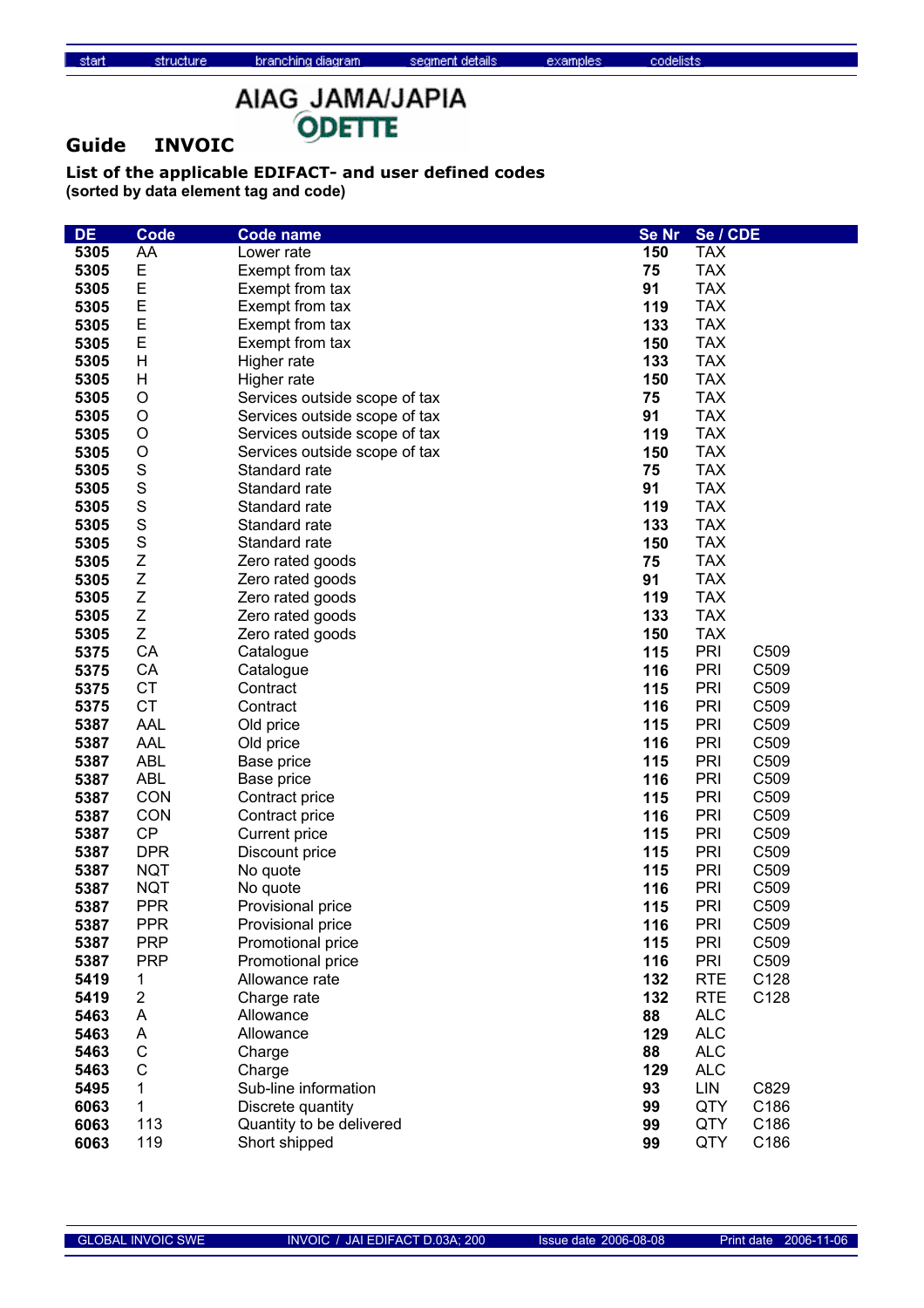# AIAG\_JAMA/JAPIA ODETTE

### **Guide INVOIC**

structure

| DE   | <b>Code</b>             | <b>Code name</b>                             | Se Nr | Se / CDE   |      |
|------|-------------------------|----------------------------------------------|-------|------------|------|
| 6063 | 12                      | Despatch quantity                            | 99    | QTY        | C186 |
| 6063 | 121                     | Over shipped                                 | 99    | QTY        | C186 |
| 6063 | 124                     | Damaged goods                                | 99    | QTY        | C186 |
| 6063 | 131                     | Delivery quantity                            | 99    | QTY        | C186 |
| 6063 | 194                     | Received and accepted                        | 99    | QTY        | C186 |
| 6063 | 20                      | Unusable quantity                            | 99    | QTY        | C186 |
| 6063 | 21                      | Ordered quantity                             | 99    | QTY        | C186 |
| 6063 | 46                      | Pieces delivered                             | 99    | QTY        | C186 |
| 6063 | 47                      | Invoiced quantity                            | 98    | QTY        | C186 |
| 6063 | 48                      | Received quantity                            | 99    | QTY        | C186 |
| 6063 | 59                      | Numbers of consumer units in the traded unit | 99    | QTY        | C186 |
| 6063 | 61                      | Return quantity                              | 99    | <b>QTY</b> | C186 |
| 6063 | 74                      | Latest cumulative quantity                   | 99    | <b>QTY</b> | C186 |
| 6063 | 79                      | Previous cumulative quantity                 | 99    | QTY        | C186 |
| 6063 | 99                      | <b>Estimated quantity</b>                    | 99    | QTY        | C186 |
| 6069 | 1                       | Total of line item quantities                | 139   | <b>CNT</b> | C270 |
| 6069 | $\overline{\mathbf{c}}$ | Number of line items in message              | 139   | <b>CNT</b> | C270 |
| 6069 | 31                      | Number of messages                           | 139   | <b>CNT</b> | C270 |
| 6069 | $\overline{7}$          | Total gross weight                           | 139   | <b>CNT</b> | C270 |
| 6069 | 8                       | <b>Total pieces</b>                          | 139   | <b>CNT</b> | C270 |
| 6311 | <b>PD</b>               | Physical dimensions (product ordered)        | 97    | <b>MEA</b> |      |
| 6313 | <b>AAL</b>              | Net weight                                   | 97    | <b>MEA</b> | C502 |
| 6343 | 10                      | Pricing currency                             | 76    | <b>CUX</b> | C504 |
| 6343 | 10                      | Pricing currency                             | 76    | <b>CUX</b> | C504 |
| 6343 | 11                      | Payment currency                             | 76    | <b>CUX</b> | C504 |
| 6343 | 11                      | Payment currency                             | 76    | <b>CUX</b> | C504 |
| 6343 | 11                      | Payment currency                             | 141   | <b>MOA</b> | C516 |
| 6343 | 11                      | Payment currency                             | 143   | <b>MOA</b> | C516 |
| 6343 | 11                      | Payment currency                             | 145   | <b>MOA</b> | C516 |
| 6343 | 3                       | Home currency                                | 76    | <b>CUX</b> | C504 |
| 6343 | 3                       | Home currency                                | 78    | <b>CUX</b> | C504 |
| 6343 | 3                       | Home currency                                | 141   | <b>MOA</b> | C516 |
| 6343 | 3                       | Home currency                                | 143   | <b>MOA</b> | C516 |
| 6343 | 3                       | Home currency                                | 145   | <b>MOA</b> | C516 |
| 6343 | 4                       | Invoicing currency                           | 76    | <b>CUX</b> | C504 |
| 6343 | 4                       | Invoicing currency                           | 76    | <b>CUX</b> | C504 |
| 6343 | 4                       | Invoicing currency                           | 140   | <b>MOA</b> | C516 |
| 6343 | 4                       | Invoicing currency                           | 142   | <b>MOA</b> | C516 |
| 6343 | 4                       | Invoicing currency                           | 144   | <b>MOA</b> | C516 |
| 6343 | 4                       | Invoicing currency                           | 146   | <b>MOA</b> | C516 |
| 6343 | 4                       | Invoicing currency                           | 147   | <b>MOA</b> | C516 |
| 6343 | 4                       | Invoicing currency                           | 148   | <b>MOA</b> | C516 |
| 6343 | 4                       | Invoicing currency                           | 149   | <b>MOA</b> | C516 |
| 6343 | 4                       | Invoicing currency                           | 151   | <b>MOA</b> | C516 |
| 6343 | 4                       | Invoicing currency                           | 152   | <b>MOA</b> | C516 |
| 6347 | 2                       | Reference currency                           | 76    | <b>CUX</b> | C504 |
| 6347 | 3                       | Target currency                              | 76    | <b>CUX</b> | C504 |
| 6347 | 3                       | Target currency                              | 78    | <b>CUX</b> | C504 |
| 7077 | $\mathsf F$             | Free-form                                    | 96    | IMD        |      |
| 7081 | 195                     | Key-word                                     | 96    | <b>IMD</b> | C272 |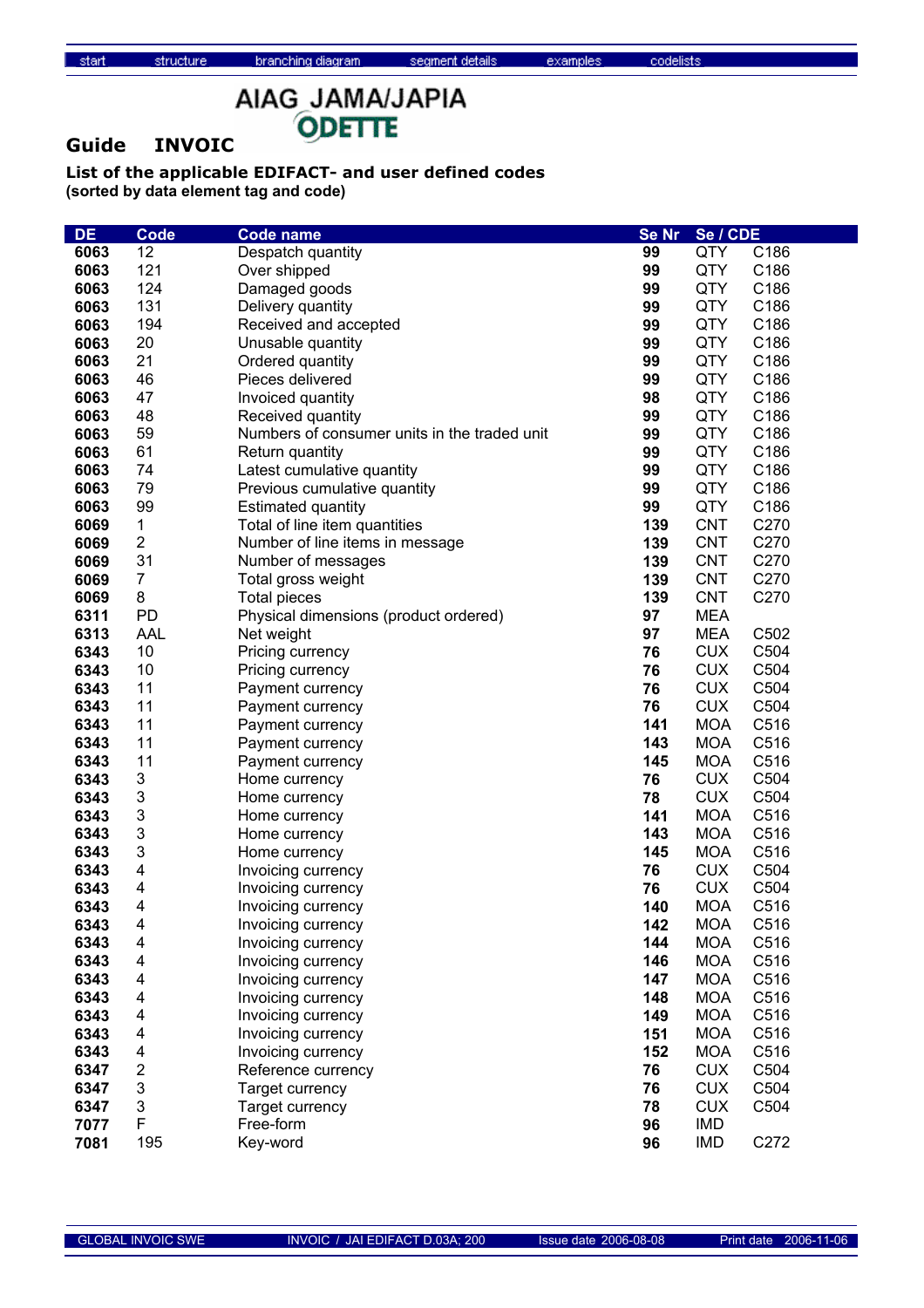# AIAG\_JAMA/JAPIA ODETTE

### **Guide INVOIC**

structure

| <b>DE</b> | <b>Code</b> | <b>Code name</b>                                       | <b>Se Nr</b> | Se / CDE   |      |
|-----------|-------------|--------------------------------------------------------|--------------|------------|------|
| 7143      | <b>BP</b>   | Buyer's part number                                    | 93           | LIN        | C212 |
| 7143      | <b>BP</b>   | Buyer's part number                                    | 94           | <b>PIA</b> | C212 |
| 7143      | cc          | Industry commodity code                                | 95           | <b>PIA</b> | C212 |
| 7143      | <b>CL</b>   | Colour number                                          | 94           | <b>PIA</b> | C212 |
| 7143      | DR          | Drawing revision number                                | 94           | <b>PIA</b> | C212 |
| 7143      | <b>DW</b>   | Drawing                                                | 94           | <b>PIA</b> | C212 |
| 7143      | EC          | Engineering change level                               | 94           | <b>PIA</b> | C212 |
| 7143      | EF          | Material code                                          | 95           | <b>PIA</b> | C212 |
| 7143      | EN          | International Article Numbering Association (EAN)      | 93           | LIN        | C212 |
| 7143      | EN          | International Article Numbering Association (EAN)      | 94           | <b>PIA</b> | C212 |
| 7143      | <b>GB</b>   | Buyer's internal product group code                    | 95           | <b>PIA</b> | C212 |
| 7143      | GS          | General specification number                           | 94           | <b>PIA</b> | C212 |
| 7143      | <b>HS</b>   | Harmonised system                                      | 95           | <b>PIA</b> | C212 |
| 7143      | IN          | Buyer's item number                                    | 93           | LIN        | C212 |
| 7143      | IN          | Buyer's item number                                    | 94           | <b>PIA</b> | C212 |
| 7143      | MF          | Manufacturer's (producer's) article number             | 94           | <b>PIA</b> | C212 |
| 7143      | <b>SA</b>   | Supplier's article number                              | 93           | LIN        | C212 |
| 7143      | <b>SA</b>   | Supplier's article number                              | 94           | <b>PIA</b> | C212 |
| 7143      | SG          | Standard group of products (mixed assortment)          | 94           | <b>PIA</b> | C212 |
| 7143      | SN          | Serial number                                          | 94           | <b>PIA</b> | C212 |
| 7143      | <b>SRS</b>  | <b>RSK number</b>                                      | 94           | <b>PIA</b> | C212 |
| 7143      | <b>UA</b>   | Ultimate customer's article number                     | 95           | <b>PIA</b> | C212 |
| 7143      | UP          | UPC (Universal product code)                           | 93           | LIN        | C212 |
| 7143      | VN          | Vendor item number                                     | 95           | <b>PIA</b> | C212 |
| 7161      | <b>AAK</b>  | Energy surcharge                                       | 129          | <b>ALC</b> | C214 |
| 7161      | <b>ABG</b>  | Tooling charge                                         | 129          | <b>ALC</b> | C214 |
| 7161      | <b>ABK</b>  | Miscellaneous                                          | 129          | <b>ALC</b> | C214 |
| 7161      | <b>ABM</b>  | Scrap surcharge                                        | 129          | <b>ALC</b> | C214 |
| 7161      | <b>ABO</b>  | Air freight transportation                             | 129          | <b>ALC</b> | C214 |
| 7161      | <b>ABP</b>  | Carriage charge                                        | 129          | <b>ALC</b> | C214 |
| 7161      | <b>ABQ</b>  | Tonnage rebate                                         | 129          | <b>ALC</b> | C214 |
| 7161      | <b>ABR</b>  | Containerisation                                       | 129          | <b>ALC</b> | C214 |
| 7161      | <b>ABS</b>  | Carton packing                                         | 129          | <b>ALC</b> | C214 |
| 7161      | <b>ABT</b>  | Hessian wrapped                                        | 129          | <b>ALC</b> | C214 |
| 7161      | <b>ABU</b>  | Polyethylene wrap packing                              | 129          | <b>ALC</b> | C214 |
| 7161      | <b>ABV</b>  | Miscellaneous customs charge                           | 129          | <b>ALC</b> | C214 |
| 7161      | <b>ABW</b>  | Customs duty charge                                    | 129          | <b>ALC</b> | C214 |
| 7161      | <b>ABY</b>  | Tooling amortisation                                   | 129          | <b>ALC</b> | C214 |
| 7161      | ABZ         | Miscellaneous rebate or discount                       | 129          | <b>ALC</b> | C214 |
| 7161      | <b>ACA</b>  | Allowance                                              | 129          | <b>ALC</b> | C214 |
| 7161      | <b>ACB</b>  | Future discount off retail                             | 129          | <b>ALC</b> | C214 |
| 7161      | <b>ACC</b>  | Miscellaneous setting costs (tooling)                  | 129          | <b>ALC</b> | C214 |
| 7161      | <b>ACD</b>  | Minimum amount costs for quantity based surcharges     | 129          | <b>ALC</b> | C214 |
| 7161      | <b>ACE</b>  | Below schedule quantity after quantity-based surcharge | 129          | <b>ALC</b> | C214 |
| 7161      | <b>ACF</b>  | Miscellaneous treatment                                | 129          | <b>ALC</b> | C214 |
| 7161      | <b>ACG</b>  | <b>Enamelling treatment</b>                            | 129          | <b>ALC</b> | C214 |
| 7161      | <b>ACH</b>  | Heat treatment                                         | 129          | <b>ALC</b> | C214 |
| 7161      | <b>ACI</b>  | Plating treatment                                      | 129          | <b>ALC</b> | C214 |
| 7161      | <b>ACJ</b>  | Painting                                               | 129          | <b>ALC</b> | C214 |
| 7161      | <b>ACK</b>  | Polishing                                              | 129          | <b>ALC</b> | C214 |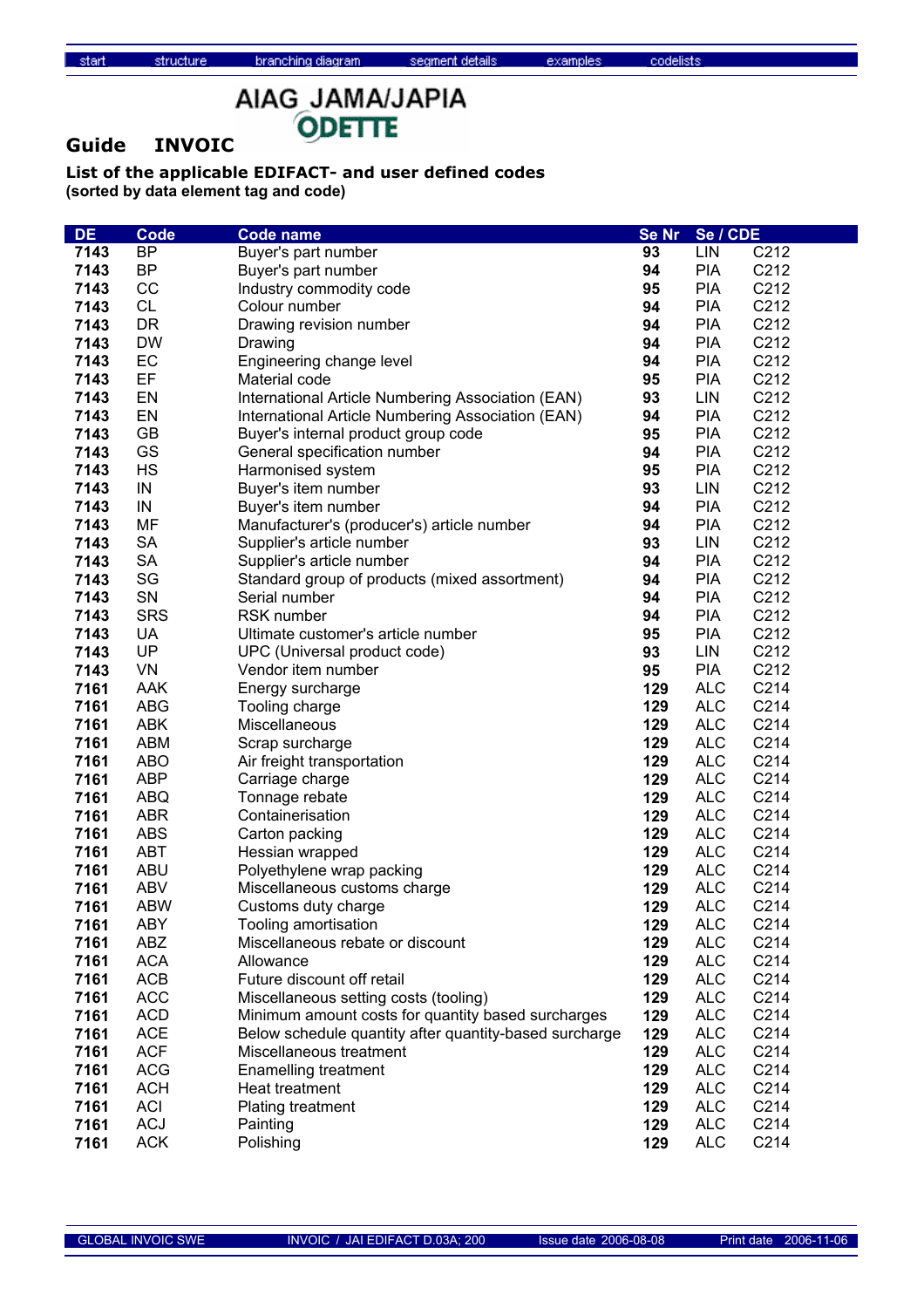# AIAG\_JAMA/JAPIA ODETTE

### **Guide INVOIC**

structure

| <b>DE</b>    | <b>Code</b> | <b>Code name</b>                                                    | <b>Se Nr</b> | Se / CDE                 |      |
|--------------|-------------|---------------------------------------------------------------------|--------------|--------------------------|------|
| 7161         | <b>ACK</b>  | Polishing                                                           | 129          | <b>ALC</b>               | C214 |
| 7161         | <b>ACL</b>  | Priming                                                             | 129          | <b>ALC</b>               | C214 |
| 7161         | <b>ACM</b>  | Preservation treatment                                              | 129          | <b>ALC</b>               | C214 |
| 7161         | <b>ACN</b>  | Miscellaneous other surcharges                                      | 129          | <b>ALC</b>               | C214 |
| 7161         | <b>ACO</b>  | Alloy surcharge                                                     | 129          | <b>ALC</b>               | C214 |
| 7161         | <b>ACP</b>  | Coke surcharge                                                      | 129          | <b>ALC</b>               | C214 |
| 7161         | <b>ACQ</b>  | Royalty surcharge                                                   | 129          | <b>ALC</b>               | C214 |
| 7161         | <b>ACR</b>  | Wheel handling charge                                               | 129          | <b>ALC</b>               | C214 |
| 7161         | <b>ACS</b>  | Fitting                                                             | 129          | <b>ALC</b>               | C214 |
| 7161         | <b>ACT</b>  | Non-standard surcharge                                              | 129          | <b>ALC</b>               | C214 |
| 7161         | ACU         | Standard surcharge                                                  | 129          | <b>ALC</b>               | C214 |
| 7161         | <b>ACV</b>  | Wheel surcharge                                                     | 129          | <b>ALC</b>               | C214 |
| 7161         | <b>ACW</b>  | Washer surcharge                                                    | 129          | <b>ALC</b>               | C214 |
| 7161         | <b>AED</b>  | Handling of hazardous cargo                                         | 129          | <b>ALC</b>               | C214 |
| 7161         | <b>AEL</b>  | Small order processing service                                      | 88           | <b>ALC</b>               | C214 |
| 7161         | <b>AEV</b>  | Environmental protection service                                    | 88           | <b>ALC</b>               | C214 |
| 7161         | <b>AEV</b>  | Environmental protection service                                    | 129          | <b>ALC</b>               | C214 |
| 7161         | CAA         | Cancellation charge                                                 | 129          | <b>ALC</b>               | C214 |
| 7161         | CAC         | Cash discount                                                       | 88           | <b>ALC</b>               | C214 |
| 7161         | <b>CL</b>   | Contract allowance                                                  | 129          | <b>ALC</b>               | C214 |
| 7161         | <b>DAB</b>  | Layout/design                                                       | 129          | <b>ALC</b>               | C214 |
| 7161         | DI          | <b>Discount</b>                                                     | 88           | <b>ALC</b>               | C214 |
| 7161         | DI          |                                                                     | 129          | <b>ALC</b>               | C214 |
| 7161         | DL          | Discount<br>Delivery                                                | 129          | <b>ALC</b>               | C214 |
| 7161         | EP          | Expediting                                                          |              | <b>ALC</b>               | C214 |
| 7161         | <b>FAC</b>  |                                                                     | 88<br>129    |                          | C214 |
| 7161         | <b>FC</b>   | Freight extraordinary handling                                      |              | <b>ALC</b>               | C214 |
|              | <b>FC</b>   | Freight service                                                     | 88<br>129    | <b>ALC</b><br><b>ALC</b> | C214 |
| 7161<br>7161 | FI          | Freight service                                                     | 88           | <b>ALC</b>               | C214 |
| 7161         | FI.         | Financing                                                           | 129          | <b>ALC</b>               | C214 |
| 7161         | HD          | Financing<br>Handling                                               | 129          | <b>ALC</b>               | C214 |
| 7161         | <b>IAA</b>  | Installation                                                        | 129          | <b>ALC</b>               | C214 |
| 7161         | IN          | Insurance                                                           | 88           | <b>ALC</b>               | C214 |
| 7161         | IN          |                                                                     | 129          | <b>ALC</b>               | C214 |
| 7161         | IS          | Insurance<br>Invoicing                                              | 88           | <b>ALC</b>               | C214 |
| 7161         | LAA         | Labour                                                              | 129          | <b>ALC</b>               | C214 |
| 7161         | <b>MC</b>   |                                                                     | 129          | <b>ALC</b>               | C214 |
|              | <b>NAA</b>  | Material surcharge (special materials)<br>Non-returnable containers |              | <b>ALC</b>               | C214 |
| 7161<br>7161 | <b>PAA</b>  |                                                                     | 129<br>129   | <b>ALC</b>               | C214 |
|              | <b>PAE</b>  | Phosphatizing (steel treatment)<br>Promotional discount             | 88           | <b>ALC</b>               | C214 |
| 7161<br>7161 | <b>PAE</b>  | Promotional discount                                                | 129          | <b>ALC</b>               | C214 |
|              | <b>PAE</b>  |                                                                     |              |                          | C214 |
| 7161         | PC          | Promotional discount                                                | 129          | <b>ALC</b>               | C214 |
| 7161         |             | Packing                                                             | 129          | <b>ALC</b>               |      |
| 7161         | PI          | Pick-up allowance                                                   | 88           | <b>ALC</b>               | C214 |
| 7161         | PL          | Palletizing                                                         | 129          | <b>ALC</b>               | C214 |
| 7161         | PO          | Per order charge                                                    | 88           | <b>ALC</b>               | C214 |
| 7161         | QAA         | Quantity surcharge                                                  | 129          | <b>ALC</b>               | C214 |
| 7161         | QD          | Quantity discount                                                   | 88           | <b>ALC</b>               | C214 |
| 7161         | QD          | Quantity discount                                                   | 129          | <b>ALC</b>               | C214 |
| 7161         | <b>RAA</b>  | Rebate                                                              | 88           | <b>ALC</b>               | C214 |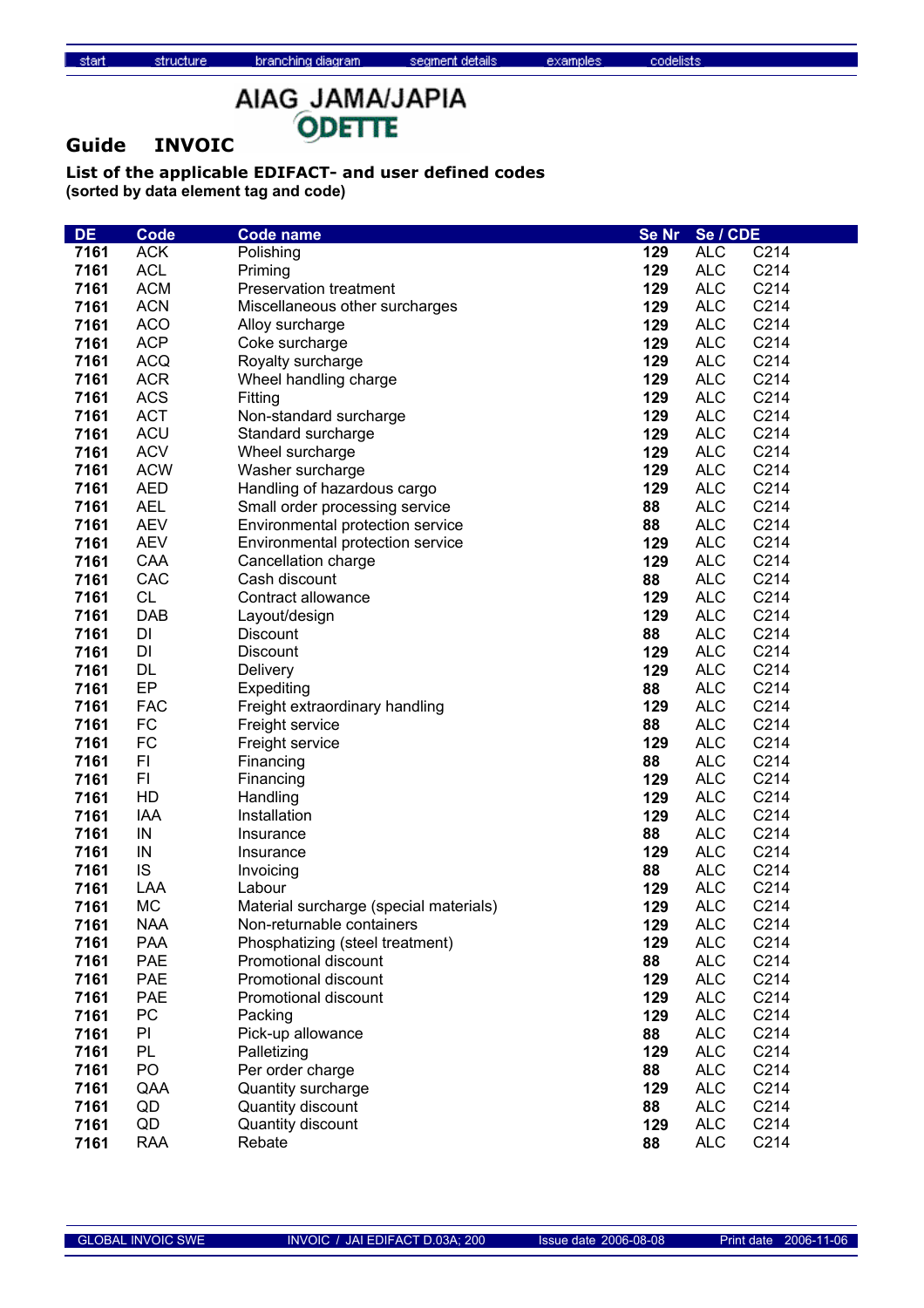AIAG\_JAMA/JAPIA ODETTE

### **Guide INVOIC**

structure

| <b>DE</b> | Code         | <b>Code name</b>                                          | <b>Se Nr</b> | Se / CDE   |      |
|-----------|--------------|-----------------------------------------------------------|--------------|------------|------|
| 7161      | <b>RAD</b>   | Returnable container                                      | 88           | <b>ALC</b> | C214 |
| 7161      | <b>RAD</b>   | Returnable container                                      | 129          | <b>ALC</b> | C214 |
| 7161      | <b>RF</b>    | Refurbishing                                              | 129          | <b>ALC</b> | C214 |
| 7161      | <b>SH</b>    | Special handling                                          | 88           | <b>ALC</b> | C214 |
| 7161      | <b>SZ</b>    | Steel surcharge                                           | 129          | <b>ALC</b> | C214 |
| 7161      | TV           | Transportation by vendor                                  | 88           | <b>ALC</b> | C214 |
| 7161      | <b>TX</b>    | Tax                                                       | 129          | <b>ALC</b> | C214 |
| 7161      | WH           | Warehousing                                               | 129          | <b>ALC</b> | C214 |
| 7297      | 1            | Product                                                   | 106          | <b>GIR</b> |      |
| 7297      | 3            | Package                                                   | 106          | <b>GIR</b> |      |
| 7297      | 4            | Vehicle reference set                                     | 106          | <b>GIR</b> |      |
| 7405      | AN           | Manufacturing reference number                            | 106          | <b>GIR</b> | C206 |
| 7405      | AP           | Product                                                   | 106          | <b>GIR</b> | C206 |
| 7405      | AW           | Serial shipping container code                            | 105          | <b>GIN</b> |      |
| 7405      | <b>BL</b>    | Vehicle registration number                               | 106          | <b>GIR</b> | C206 |
| 7405      | <b>BN</b>    | Serial number                                             | 105          | <b>GIN</b> |      |
| 7405      | EE           | Engine number                                             | 105          | <b>GIN</b> |      |
| 7405      | VV           | Vehicle identity number                                   | 105          | <b>GIN</b> |      |
| 8051      | 1            | Inland transport                                          | 85           | <b>TDT</b> |      |
| 8051      | 1            | Inland transport                                          | 135          | <b>TDT</b> |      |
| 8051      | 12           | At departure                                              | 135          | <b>TDT</b> |      |
| 8051      | 13           | At destination                                            | 85           | <b>TDT</b> |      |
| 8051      | 13           | At destination                                            | 135          | <b>TDT</b> |      |
| 8051      | 20           | Main-carriage transport                                   | 85           | <b>TDT</b> |      |
| 8051      | 20           | Main-carriage transport                                   | 135          | <b>TDT</b> |      |
| 8051      | 25           | Delivery carrier all transport                            | 135          | <b>TDT</b> |      |
| 8067      | 10           | Maritime transport                                        | 85           | <b>TDT</b> | C220 |
| 8067      | 10           | Maritime transport                                        | 135          | <b>TDT</b> | C220 |
| 8067      | 12           | A railway wagon on a vessel at sea                        | 135          | <b>TDT</b> | C220 |
| 8067      | 20           | Rail transport                                            | 85           | <b>TDT</b> | C220 |
| 8067      | 20           | Rail transport                                            | 135          | <b>TDT</b> | C220 |
| 8067      | 23           | Trailers or road vehicles being transported by rail       | 135          | <b>TDT</b> | C220 |
| 8067      | 30           | Road transport                                            | 85           | <b>TDT</b> | C220 |
| 8067      | 30           | Road transport                                            | 135          | <b>TDT</b> | C220 |
| 8067      | 40           | Air transport                                             | 85           | <b>TDT</b> | C220 |
| 8067      | 40           | Air transport                                             | 135          | <b>TDT</b> | C220 |
| 8067      | 50           | Mail                                                      | 135          | <b>TDT</b> | C220 |
| 8067      | 60           | Multimodal transport                                      | 135          | TDT        | C220 |
| 8067      | 70           | Fixed transport installations                             | 135          | <b>TDT</b> | C220 |
| 8067      | 80           | Inland water transport                                    | 135          | <b>TDT</b> | C220 |
| 8067      | 90           | Mode unknown                                              | 135          | <b>TDT</b> | C220 |
| 8457      | A            | Special rail car order, schedule increase forecast change | 135          | <b>TDT</b> | C401 |
| 8457      | В            | Engineering change or late release                        | 135          | TDT        | C401 |
| 8457      | C            | Specification (schedule) error/overbuilding               | 135          | TDT        | C401 |
| 8457      | D            | Shipment tracing delay                                    | 135          | <b>TDT</b> | C401 |
| 8457      | E            | Plant inventory loss                                      | 135          | <b>TDT</b> | C401 |
| 8457      | $\mathsf F$  | Building ahead of schedule                                | 135          | <b>TDT</b> | C401 |
| 8457      | G            | Vendor behind schedule                                    | 135          | <b>TDT</b> | C401 |
| 8457      | H            | Failed to include in last shipment                        | 135          | <b>TDT</b> | C401 |
| 8457      | $\mathbf{I}$ | Carrier loss claim                                        | 135          | <b>TDT</b> | C401 |